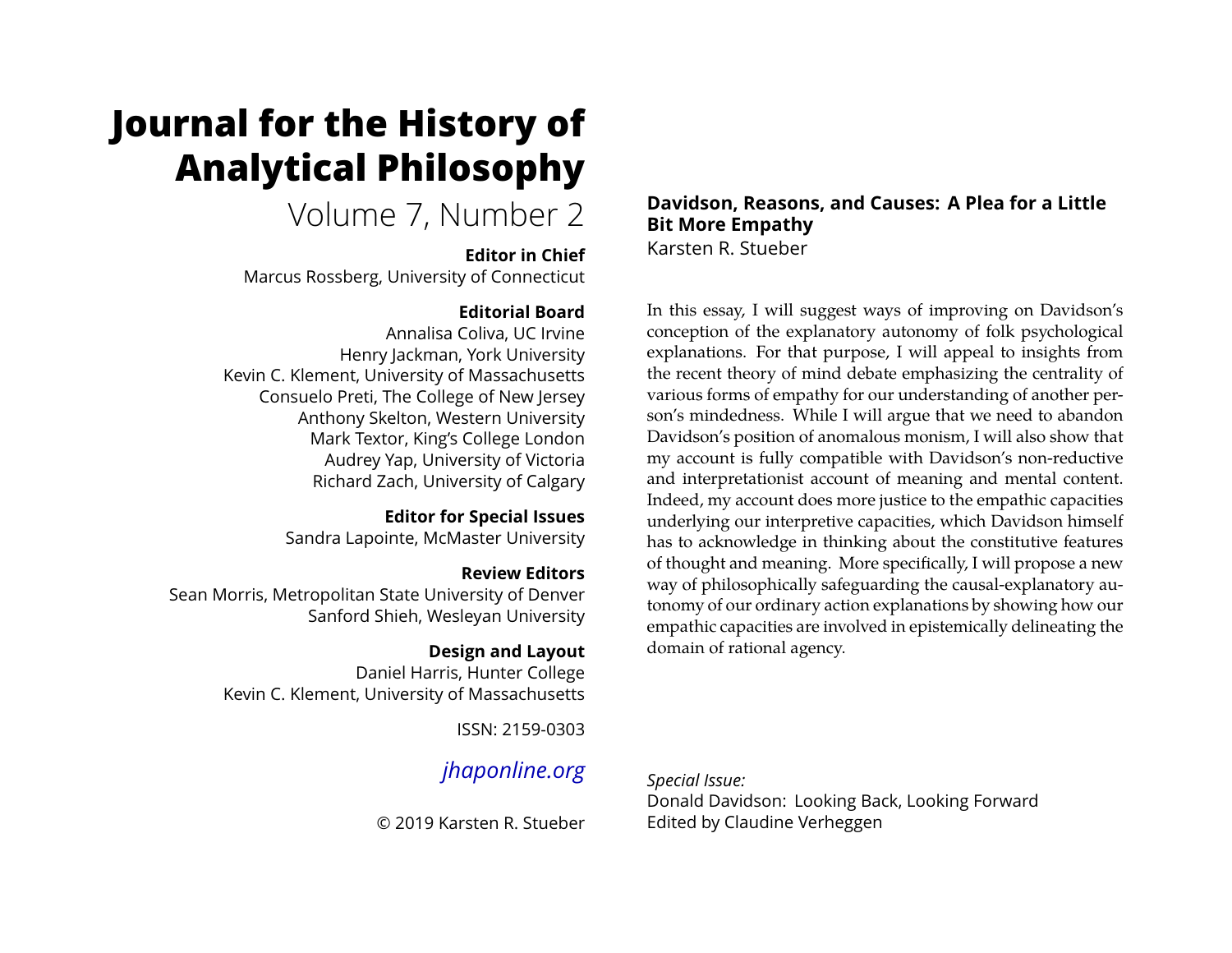## **Davidson, Reasons, and Causes: A Plea for a Little Bit More Empathy**

## Karsten R. Stueber

#### **1. Introduction**

A century after his birth, Donald Davidson's position as a classical author within the history of analytic philosophy is assured, since his philosophical interventions within the context of 20th century philosophy have had a tremendous and lasting impact in shaping the philosophical discussion in a variety of domains. Davidson's status however does not merely derive from the fact that his interventions in various areas of philosophy of mind and philosophy of language are particularly insightful contributions to specialized debates accessible only to a few philosophical "experts." Rather, it derives from the fact that his answers to questions such as whether reasons can be causes or how we should conceive of the form of a theory of meaning are systematically grounded—or, more precisely, developed into being so grounded during his writing career—within a comprehensive analysis of the nature of thought, meaning, and rational agency. Accordingly, Davidson supports his distinctive claims by showing them to be part of an incredible philosophical "package deal," supposedly allowing us to accept the constraints of a scientific and physicalist metaphysics, while rejecting the explanatory absolutism of the physical sciences and conceiving of the domain of rational agency as an autonomous realm of causal efficacy.

This paper will suggest ways of improving on Davidson's conception of the causal explanatory autonomy of ordinary folkpsychological explanations of an agent's action in terms of his or her reasons. It is motivated by the conviction that Davidson's position of anomalous monism, even though it does not conceive

of mental properties—contrary to widespread opinion—merely as epiphenomenal properties, fails ultimately to properly situate our folk-psychological practice of explaining each other's behavior vis-à-vis the other physical and biological sciences. In order to better illuminate the autonomy of folk psychology we need to circumscribe its explanatory domain more precisely within a broader conception of mindedness that will make use of insights from the recent theory of mind debate emphasizing the centrality of various forms of empathy for our grasp of another person's mindedness. Most importantly, I will argue that the above suggestions are fully compatible with Davidson's overall non-reductive account of meaning and mental content. They are best understood as pointing to epistemic capacities of grasping some form of mindedness in other people that Davidson himself at least implicitly acknowledges in his account of radical interpretation and triangulation.

This essay will argue for the above claims in three short sections. In the first section, I will briefly analyze Davidson's position of anomalous monism and articulate the central reasons for regarding it as deficient in explicating the causal character of our ordinary action explanations. I will then elucidate Davidson's conception of meaning and thought—more specifically what I regard as three distinct stages of Davidson's development in thinking about these issues—by situating it within the context of the contemporary theory of mind debate. In thinking about the nature of meaning Davidson increasingly acknowledges at least implicitly the central involvement of our empathic capacities (what I have myself referred to as basic and reenactive empathy; see [Stueber 2006\)](#page-16-0) for understanding other agents, their thoughts and their utterances. At the same time, Davidson remained throughout his career ultimately committed to conceiving of our capacity for understanding rational agency in analogy to knowledge of a theory or in analogy to constructing a theory of a certain kind. For that very reason he could not sufficiently utilize his "insights" in thinking about the causal-explanatory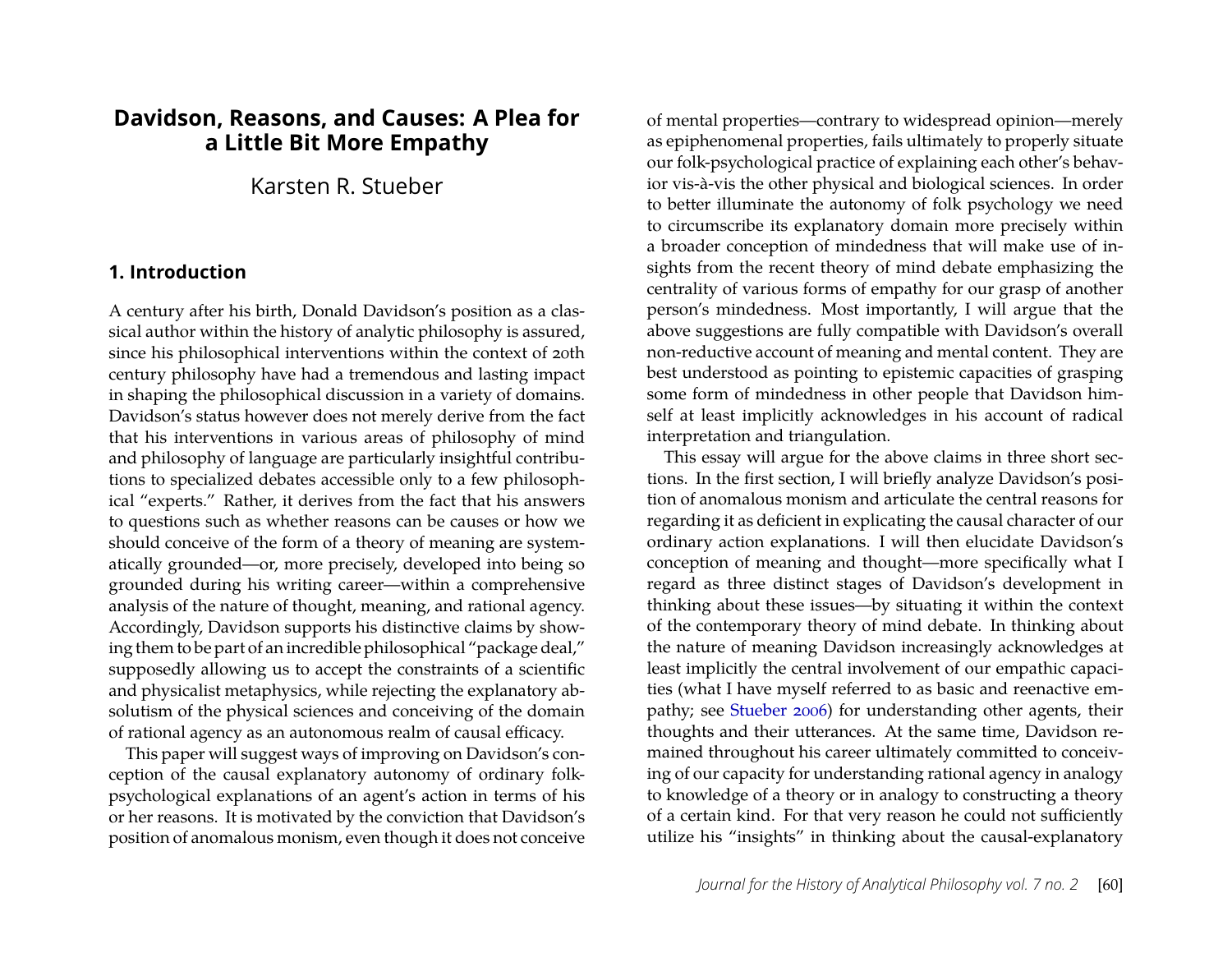autonomy of our ordinary folk-psychological practice of explaining a person's actions. In the last section, I will attempt to suggest a new way of philosophically safeguarding the explanatory autonomy of our ordinary action explanations by showing how our empathic capacities are involved in epistemically delineating the domain of rational agency. My suggestions are not only compatible with Davidson's account of thought and meaning. They are also in line with some of Davidson's difficult to understand remarks in his [1976](#page-15-0) article critiquing Hempel's conception of the nature of action explanations.

## **2. Anomalous Monism and its Discontent**

As is well known, Davidson conceives of the conceptual framework of propositional attitude psychology (which I will also refer to as the conceptual framework of folk psychology) as being irreducible to the conceptual framework of the physical sciences. Mental and physical predicates, as Davidson expresses it, are not "made for one another" [\(Davidson 1970,](#page-14-0) 218) and cannot be combined in the formulation of strict exceptionless laws, since the application of mental predicates proceeds holistically and is, in contrast to physical predicates, constitutively guided by normative principles of rationality. Davidson ultimately justifies these claims with the help of his analysis of radical interpretation, that is, within the context of a position commonly referred to as interpretationism [\(Child 1994\)](#page-14-1) according to which the constitutive principles guiding the attribution of certain predicates and properties to an entity are also thought of as revealing the constitutive aspects of the properties themselves.<sup>[1](#page-2-0)</sup> Mental content therefore

supervenes only broadly on the physical realm (and not narrowly on a person's internal states), since in attributing propositional content to a person we take into account the specific manner in which he or she is causally integrated within the external environment. Accordingly, and given the fact that intentional agency is defined as behavior that is caused by beliefs and desires, mental concepts have an "irreducibly causal character" [\(Davidson](#page-15-1) [1995,](#page-15-1) 121, [1991,](#page-15-2) 216–17) that makes them unsuitable for integration with the physical sciences. In the end, folk-psychological accounts of human behavior have to be understood as serving unique explanatory interests, which are very different from the explanatory interests of physics. Only in the folk-psychological context can we grasp the behavior of an agent as a rational response to his environment in order to "see for ourselves what it is about the action that appealed to the agent" [\(Davidson 1991,](#page-15-2) 216). Davidson acknowledges that other special sciences such as biology also depend on causal concepts that cannot be used to articulate strict exceptionless laws and that cannot easily be integrated with physics. Nevertheless, he regards the framework of propositional attitude psychology to be special because it alone has features that indicate an in-principle irreducibility. Additionally, Davidson argues that the explanatory interests of understanding rational agency are non-negotiable and ineliminable since they are linked to a conceptual dimension, which is constitutive for our being able to distinguish between an objective and a merely subjective conception of a shared world [\(Davidson](#page-15-2) [1991,](#page-15-2) 217–19). Unlike Lynne Rudder Baker, he does not argue for the uniqueness of the explanatory interest of folk psychology or propositional attitude psychology because he conceives of it as being tied to a "commonsense conception of reality" that is necessary for human flourishing and that needs to be distinguished from a scientific conception of reality [\(Baker 1999,](#page-14-2) 14). Rather, the folk-psychological framework is revealed as a precondition for a scientific conception of the world, since it is the framework that allows us to question and adjudicate claims about the

<span id="page-2-0"></span><sup>1</sup>Without doubt all of these claims have been extensively and controversially discussed within the literature. It also has to be admitted that Davidson is frustratingly ambiguous about how exactly he understands the constitutive role of rationality. For my understanding of the rationality assumption see [Stueber\(2006,](#page-16-0) chaps. 1–2). For the purpose of the argument, I take it for granted that folk psychology is indeed constitutively guided by some conception of rationality.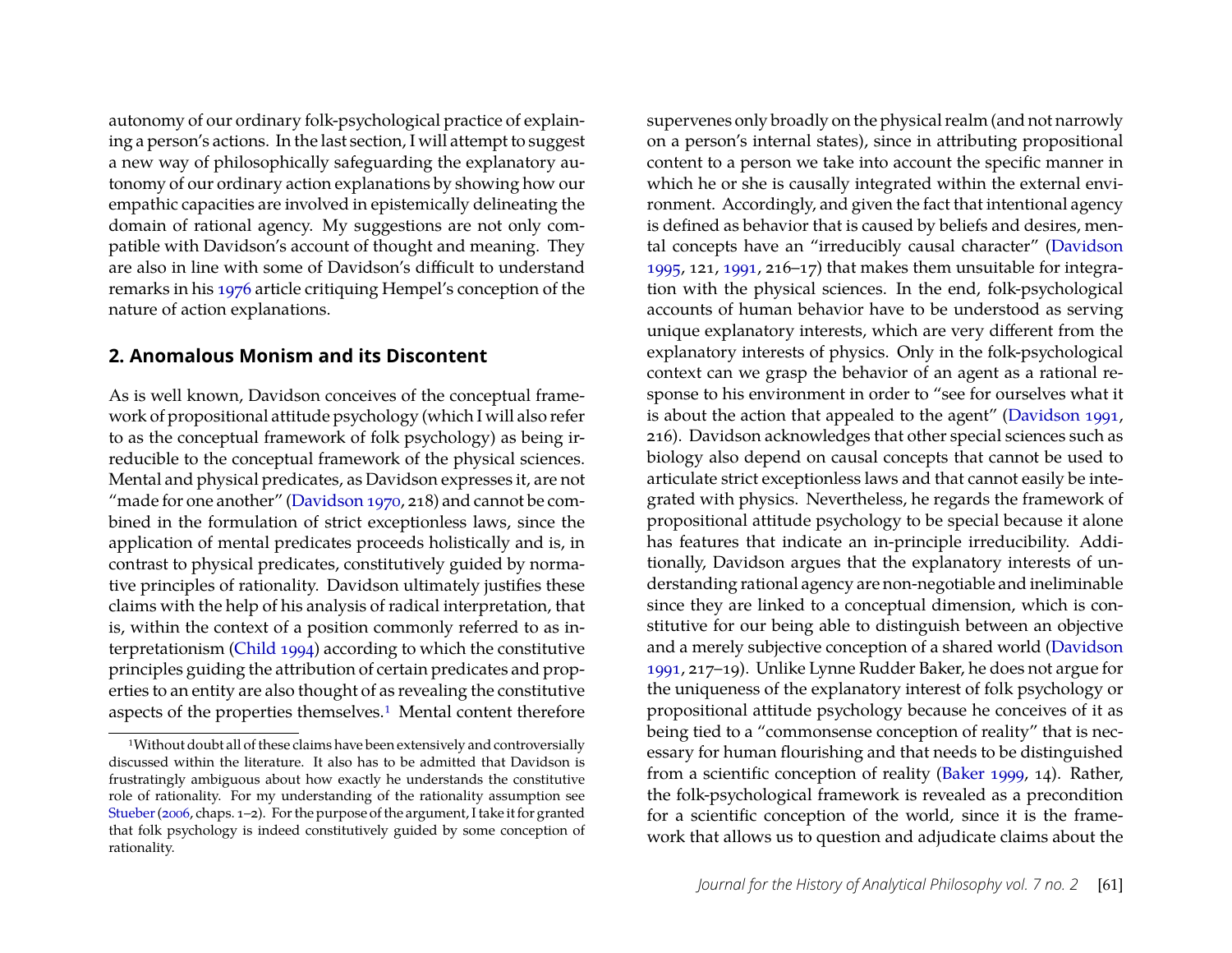objective truth value of theories articulated within the various sciences. No wonder then that Davidson declares propositional attitude psychology "not to be in competition with any natural science" [\(Davidson 1995,](#page-15-1) 134).

Notice that accepting Davidson's interpretationist conception of meaning and mental content (and his argument for the nonreducibility of the mental) does not require adherence to any specific account of mental causation nor does it require any specific account of causation. Indeed, it is perfectly compatible with the adoption of a non-causal teleological conception of folk-psychological explanations that some philosophers in recent years have begun to resurrect. In my opinion, Davidson is however correct in insisting that beliefs and desires can only be understood as a person's reasons for acting if they are also conceived of as the causes of his actions [\(Davidson 1963\)](#page-14-3). Under that assumption, the question of the autonomous status of the causal explanatory character of folk-psychological explanations becomes central, since even if such explanations do not compete with other scientific explanations in regard to being scientific, they do come into potential conflict with them in regard to being causal explanations. According to Jaegwon Kim's causal explanatory exclusion argument, if the physical realm is given ontological priority and one assumes that the physical realm is causally closed, then one has to wonder whether an appeal to mental properties adds to our understanding of the causal structure of the world (see [Kim 2005\)](#page-16-1). Granted that we can reveal ourselves as rational agents only in light of our beliefs and desires, it would seem as if the physical would do all the causal work and that the mental merely adds a bit of humanistic embellishment without adding any causal "oomph" qua mental.

Davidson attempts to answer these questions ingeniously in developing his position of anomalous monism, a position that he outlined in a series of articles already in the first half of the 1970s and that he basically adhered to throughout his career (see [Davidson 1980a\)](#page-15-3). According to it, strict laws can be articulated

only if events are classified in terms of physical terminology but not when they are described with the help of mental terminology. Despite the fact that for Davidson the existence of causal relations between events implies the existence of strict laws in some terminology, he can nevertheless maintain that mental events are causes because he views mental and physical events to be tokenidentical. With our mental terms we refer to the same events that we describe physically in a manner that allows us to formulate strict laws, that is, we can thus refer to events that are causes even in using mental terminology. Most importantly, Davidson distinguishes firmly between an extensional conception of causal relations among bare events and the intensional character of our describing and explaining those very same events. For the purpose of explanation, it is sufficient if they are backed up by non-strict generalizations epistemically justifying our expectations about what might happen under certain circumstances such that people normally do *x* if they think doing *x* allows them to achieve  $\psi$  and they want  $\psi$  and think of  $\psi$  as being valuable. Consequently, there is no reason to expect that events have only one causal explanation. Rather we choose the one that is pragmatically appropriate given our various explanatory interests: "In other words, there is a single ontology, but more than one way of describing and explaining the items in the ontology" [\(Davidson 1995,](#page-15-1) 121).

Davidson's argument for conceiving of reasons as causes was generally well received and undoubtedly vanquished the philosophical appeal of the Wittgensteinian "little red books." On the other hand, it is probably fair to say that his position of anomalous monism led to a lot of philosophical head scratching. It was felt that Davidson insufficiently accounted for the causal efficacy of the mental qua mental. Most often, as Davidson pointed out (in [Heil and Mele 1993\)](#page-15-4), the complaint was due to insufficiently recognizing the radical and purely extensional nature of his conception of causal relations. For Davidson, causal relations do not exist *in virtue* of any properties, physical or otherwise.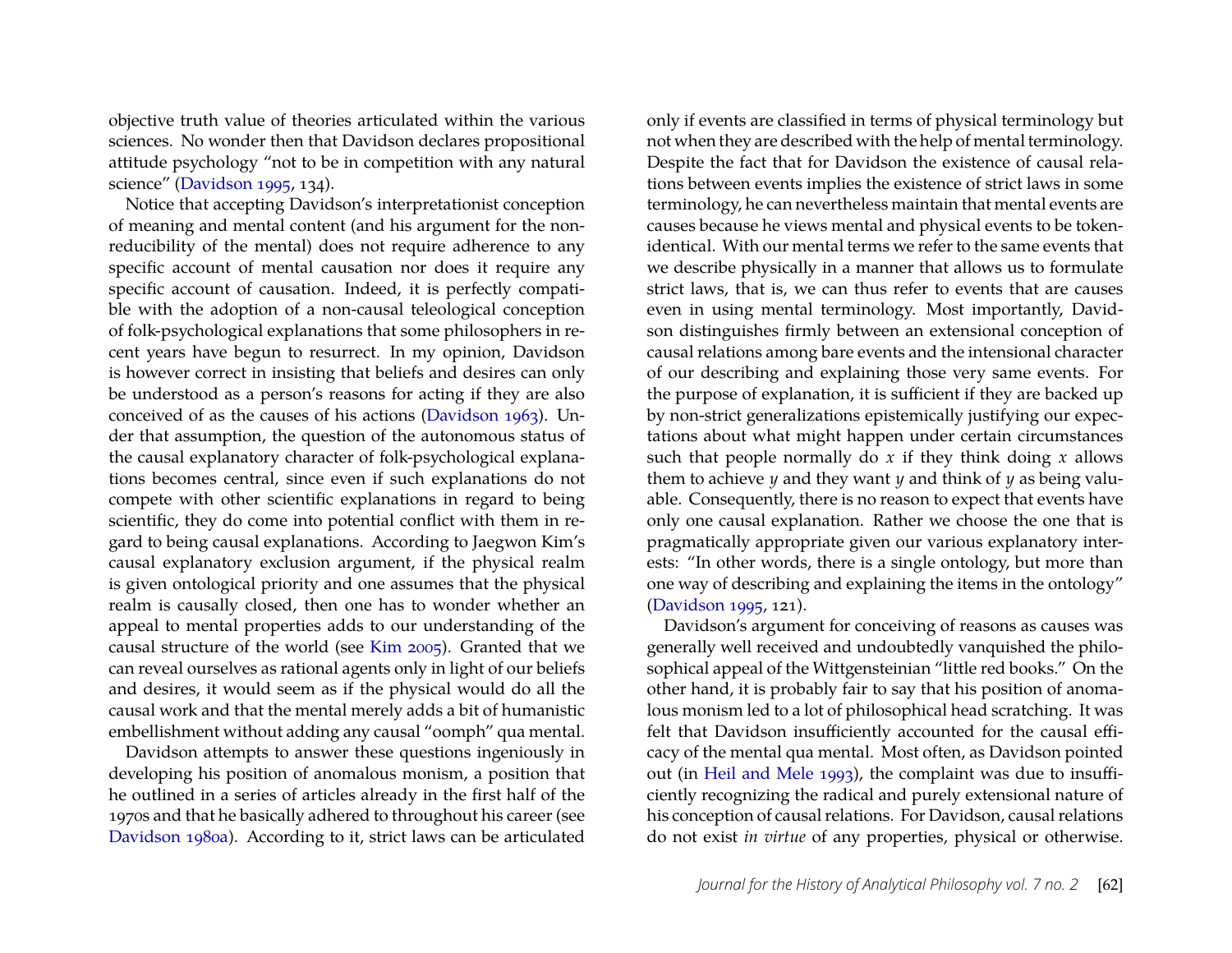Rather, he tends towards a nominalist conception of properties according to which different conceptual frameworks associated with a variety of explanatory practices provide different ways of epistemically elucidating the causal web of the world. In this manner, Davidson saves the internal consistency of his position and has an effective response to the complaint that he views mental properties as having merely epiphenomenal status. Yet he pays a heavy price for it since his conception of properties having no role to play in constituting causal relations between events does not square with our scientific practices (see also [Hutto 1999\)](#page-15-5). We are not merely interested in causally explaining why a particular event occurs, answering questions such as why ulcers occur in a stomach, we are also interested in explaining why particular events cause others, such as why the presence of Helicobacter pylori bacteria can cause ulcers within the acid environment of the stomach [\(Thagard 1999\)](#page-16-2). Davidson's anomalous monism should not be rejected because it (judged by its own standards) does not account for the causal efficacy of the mental. It is objectionable because its conception of causal explanation seems to be insufficiently backed up by our prevalent practices of causally explaining the world and violates Quine's admonition that philosophers should not speak from a cosmic exile position (see also [Stueber 2005\)](#page-16-3).

In addition to the above problem of mental causation, an equally puzzling problem needs to be addressed. In order to explicate the character of folk-psychological explanations we not only have to account for the causal efficacy of the mental qua mental, we also have to account for the causal efficacy of mental properties qua being reasons for which the agent acted. In ascribing beliefs, desires and other relevant mental attitudes to other agents in order to account for their behavior we do not merely describe inner causes that cause the agent to act in the manner in which an internal tickle causes us to sneeze. Rather we intend to describe considerations that from the perspective of the agent speak for the action and that cause him or her to

act insofar as he or she takes ownership of his or her actions in view of these considerations. Davidson famously illustrates the problem, commonly also referred to as the problem of deviant causation, through his example of a mountain climber, who somehow desires to alleviate the weight of a fellow climber, which dangerously pulls him down. As Davidson tells the story, while thinking about how to solve this problem and finding ways of satisfying his desire, the climber becomes so nervous that he lets the rope holding his fellow climber slip. We certainly would want to say that his belief and desire had a causal role making him let loose of the rope, yet they do not cause as considerations that speak for this action or constitute his reasons for acting [\(Davidson 1973a,](#page-14-4) 79). Davidson diagnosed the problem as being due to an anomaly in the causal chain leading from the mental states to the outward action. Yet he despaired of ever solving the problem and suggested that we can understand an action as an intentional one—where the agent acted for reasons—only if beliefs and desires, which rationalize the action, *cause in the right way*.

The problem of deviant causation has in recent years become the central problem for the causal conception of folkpsychological reason explanations and its protracted existence led to a resurgence of positions arguing for a non-causal conception (see for example [D'Oro and Sandis 2013\)](#page-15-6). However, in some sense Davidson diagnoses the problem incorrectly in suggesting that it is due to an anomaly in the causal chain. The expression "causing in the right manner" suggests that it is in light of specific and local features of a pair of mental states (or of their realizing neuronal states) that we can account for what it means for mental states to cause an action as reasons rather than causing it merely qua being mental. Yet if mental states can be constitutively conceived of as reasons for acting only in light of their holistic integration with a person's other mental states (as I will argue in the last section) it is difficult to understand how their causing behavior in the right manner should be explicable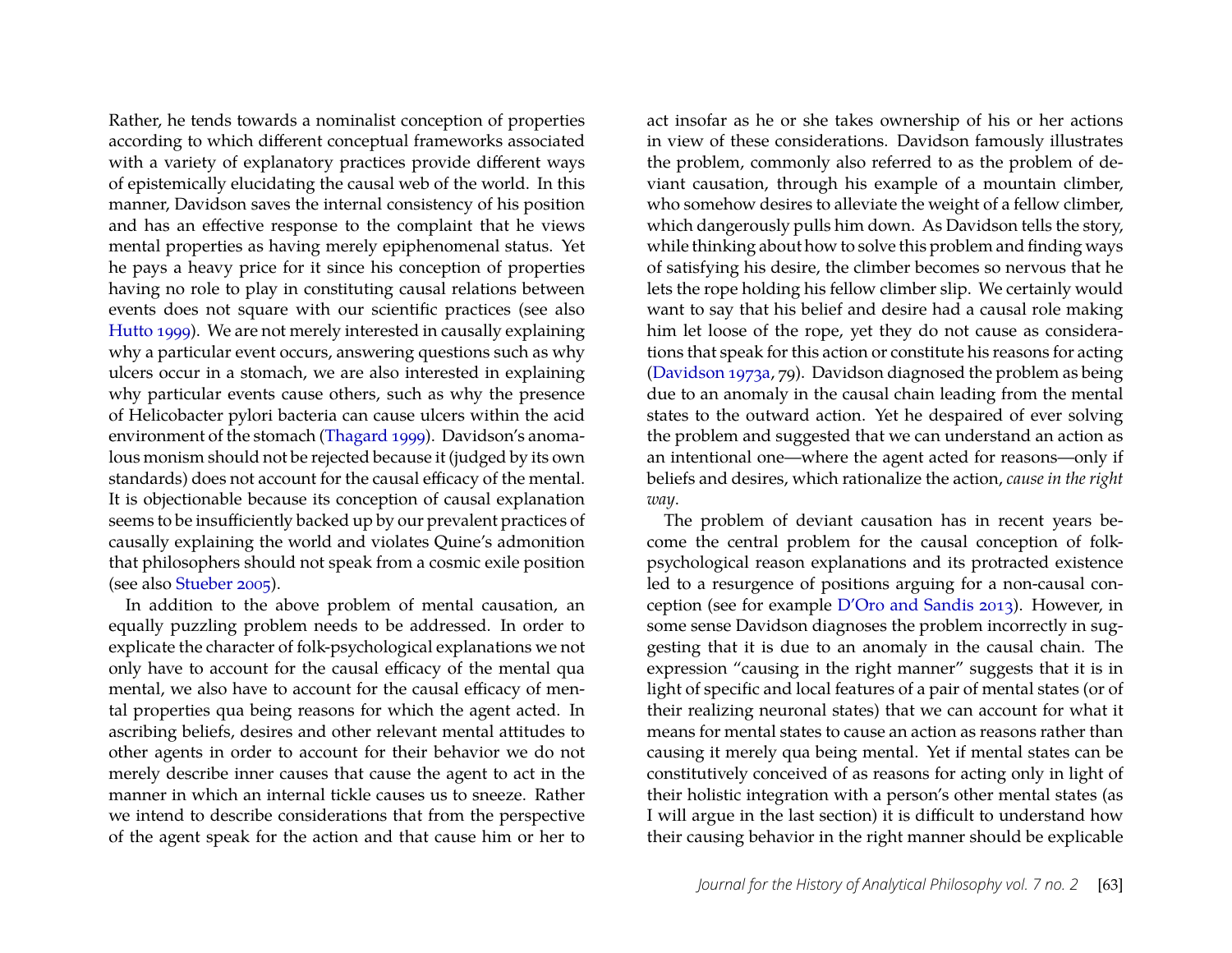in terms of localized features. The last section will show that these problems can be avoided if one recognizes the essential epistemic involvement of our empathic capacities in our practice of providing reason explanations and one understands their role in situating the explanatory domain of folk psychology vis-à-vis the physical and biological domains. While this is certainly not the path that Davidson has travelled, it is a path which is fully compatible with his conception of the nature of thought and meaning.

#### **3. Davidson's Progress in Thinking about Thought and Meaning and the Contemporary Theory of Mind Debate**

For that purpose, it is useful to describe more precisely the development of Davidson's interpretationist conception of the nature of thought and meaning and to compare it to positions developed within the more empirically oriented and interdisciplinary theory of mind debate. Researchers in this debate are interested in describing the underlying psychological mechanisms of our ability to use the folk-psychological repertoire to understand other agents and to predict and explain their behavior, that is, predict and explain their behavior by ascribing propositional attitudes such as beliefs and desires to them. For simplicity's sake, and following common practice within the theory of mind debate, I will refer to the use of propositional attitude psychology as folk psychology. It should be noted that I use that term in a merely descriptive and in a non-pejorative manner. I also think that the use of our folk-psychological vocabulary is absolutely essential for making sense of rational agency not merely in everyday contexts but also in a variety of human and social sciences such as when historians construct a historical narrative or when anthropologists interpret the behavior of their chosen subject in doing fieldwork.[2](#page-5-0)

Originally, the theory of mind debate was conducted exclusively between so-called theory theorists, asserting that our theory of mind abilities are causally based on an implicit folkpsychological theory, and simulation theorists, who denied that very claim and suggested that understanding other minds depends on our ability to put ourselves imaginatively in another person's shoes and recreate, simulate or reenact their thoughts. While it is here not the place to analyze all the twists and turns of this debate, $3$  it is important to mention one central development and insight. Not only have researchers been drawn to hybrid versions of social cognition that combine elements of both theories, they have also started to realize that our ability to properly use and acquire the conceptual repertoire of folk psychology depends on a developmentally earlier (and conceptually less developed or non-conceptual) sensitivity to the mindedness of others that allows us to become aware of the fact that others express emotional states, that their bodily movements are goaldirected (towards external objects) and that it allows us to engage in activities of joint attention.[4](#page-5-2) Within the context of simulation

<span id="page-5-0"></span><sup>2</sup>The last paragraph was prompted by a comment by an anonymous referee. Accordingly, my use of the term "folk psychology" does not imply analytically that folk psychology can never be transformed into a science (however one wants to understand that term). It is thus an open question whether a scientific psychology using the folk-psychological idiom can be constructed. Based on the argument articulated in the first section, Davidson would certainly deny this question, even if he would insist that ordinary folk-psychological explanations are causal explanations.

<span id="page-5-1"></span><sup>3</sup>In particular, I will not address the more recent and otherwise very important intervention of so-called narrativists and interactionists in this debate suggesting that both theory theory and simulation theory radically misconceive the nature of social cognition. See [Gallagher and Hutto](#page-15-7) [\(2008\)](#page-15-7).

<span id="page-5-2"></span><sup>4</sup>Some of these more primitive empathic abilities might also be realized on the neuronal level by so-called mirror neurons. This thesis is rather controversial within the literature. For a survey see [Stueber](#page-16-4) [\(2012\)](#page-16-4). For my purposes in this essay, the question of how these abilities are realized is of secondary importance.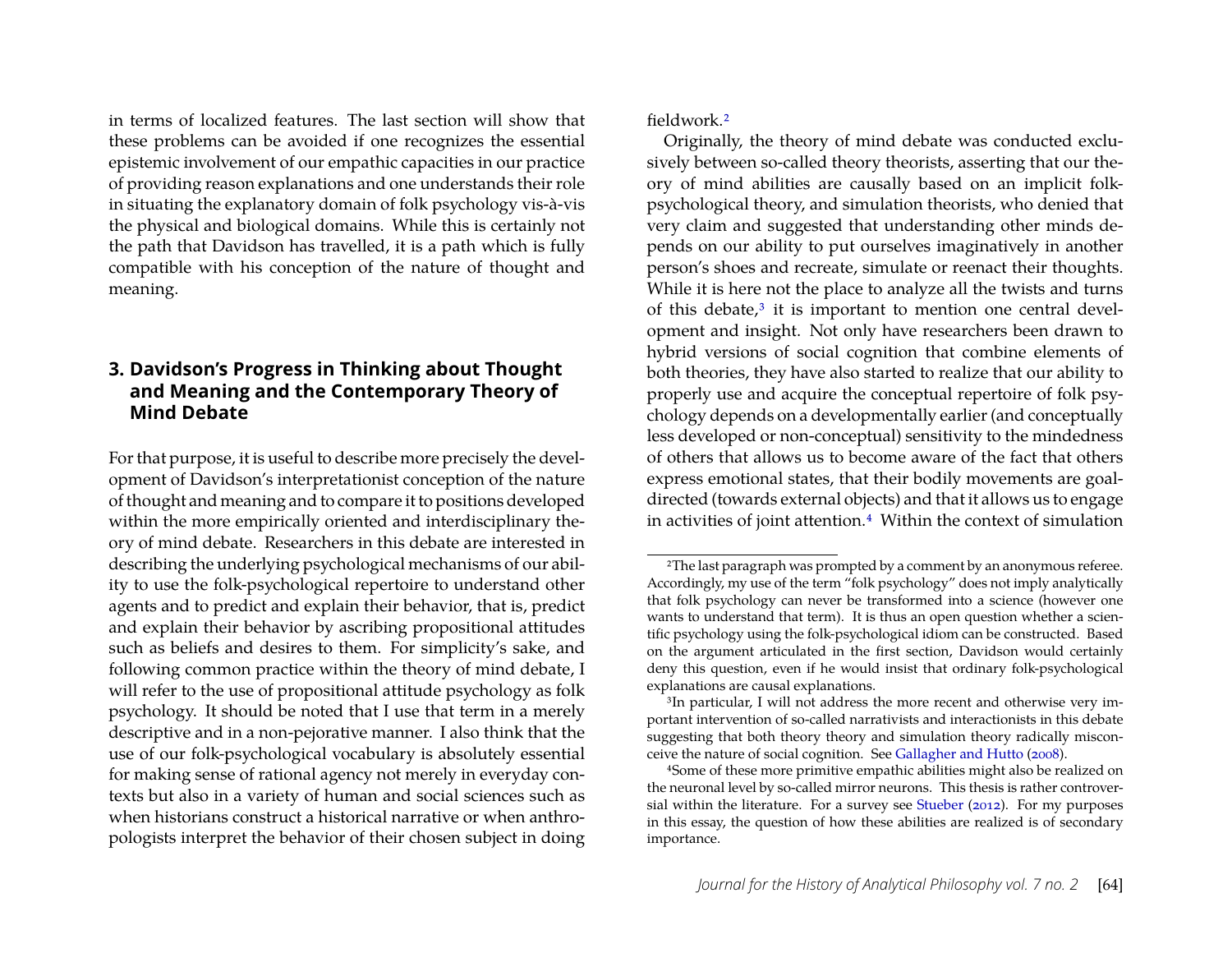theory, researchers have therefore also started to distinguish basic forms of empathy from cognitively more demanding forms of empathy requiring perspective taking, referred to as reenactive or reconstructive empathy [\(Stueber 2006;](#page-16-0) [Goldman 2011\)](#page-15-8). It is worth noticing that one certainly is able to combine recognition of the importance of a non-conceptual and developmentally early sensitivity to the mindedness of others with an insistence that the use of the conceptual framework of folk psychology depends on the use of an implicit theory. Indeed, this might be a way to understand Davidson's ultimate position, if one focuses mainly on how he explicitly characterizes it.

Prima facie, Davidson does not squarely fit within the empirically oriented theory of mind debate. Even though he covers some similar territory in trying to determine the principles that guide our attribution of propositional attitudes to others and even though he seems in the later part of his writings also to acknowledge a basic sensitivity to the mindedness of others, he is not primarily interested in the underlying psychological processes involved in the interpretive process. We have to keep in mind that Davidson prefers staying on a more conceptual level wanting to know "what it is about propositional thought—our beliefs, desires, intentions, and speech—that makes them intelligible to others" [\(Davidson 1995,](#page-15-1) 133). To a large extent, Davidson is best understood as providing philosophers with information about an "interpreter's interpretive abilities" [\(1995,](#page-15-1) 132) conceived of as abilities to epistemically justify the attribution of meaning and mental content in terms of non-circular and publicly accessible evidence.

Be that as it may, participants in the theory of mind debate have always attempted to situate Davidson within their discussion. I myself, for example, have extensively argued that Davidson's position is fully compatible with a simulation account of folk psychology [\(Stueber 2000,](#page-16-5) 2006). Alvin Goldman, a simulation theorist, and Shaun Nichols and Stephen Stich (theory theorists), on the other hand, view Davidson either as a repre-

sentative of a sui generis rationality approach or as a proponent of a form of theory theory that both simulation and theory theorists are happy to oppose [\(Goldman 1995,](#page-15-9) [2006;](#page-15-10) [Nichols and](#page-16-6) [Stich 2003,](#page-16-6) 142ff.). Ultimately, I stand by my interpretation. Yet I do acknowledge that Davidson's own explicit pronouncements seemingly favor a different interpretation since he often aligns himself with a theory theory perspective according to which understanding is best modeled as a theoretical activity, as the possession, construction, or the application of a theory [\(1980b,](#page-15-11) [1990b\)](#page-15-12). He even claims at one point that decision theory "corresponds to our intuitions about how actual decisions are made, and so is part of our commonsense apparatus of explaining intentional behavior" [\(1997,](#page-15-13) 126).

To get a better grasp of this ambiguity in Davidson's writing, it is therefore important to note the development in Davidson's thinking about the role that a theory plays for an interpreter's ability to attribute thought and meaning. In contrast to his conception of how the mind causally interacts—a conception that was fully developed by the mid-1970s and stayed relatively static thereafter—his thinking about how to understand our interpretive capacities went through some significant changes. Focusing primarily on Davidson's conception of linguistic competence and linguistic meaning, we can schematically distinguish between three distinct phases emphasizing different aspects of the intelligibility of thought and meaning. In the first phase, Davidson tended to emphasize the formal aspect of a theory of meaning (covering a period from the mid-1960s and lasting till the early 1970s). The second phase, one could say, was dedicated to an analysis of the situation of radical interpretation and reflection on its epistemic consequences (starting from about 1973 onwards with the publication of his article on radical interpretation). In the last phase, Davidson was focused on arguing for triangulation as being constitutive for having thoughts (an idea mentioned in his [1982,](#page-15-14) but more fully developed in various articles from the late 1980s onwards).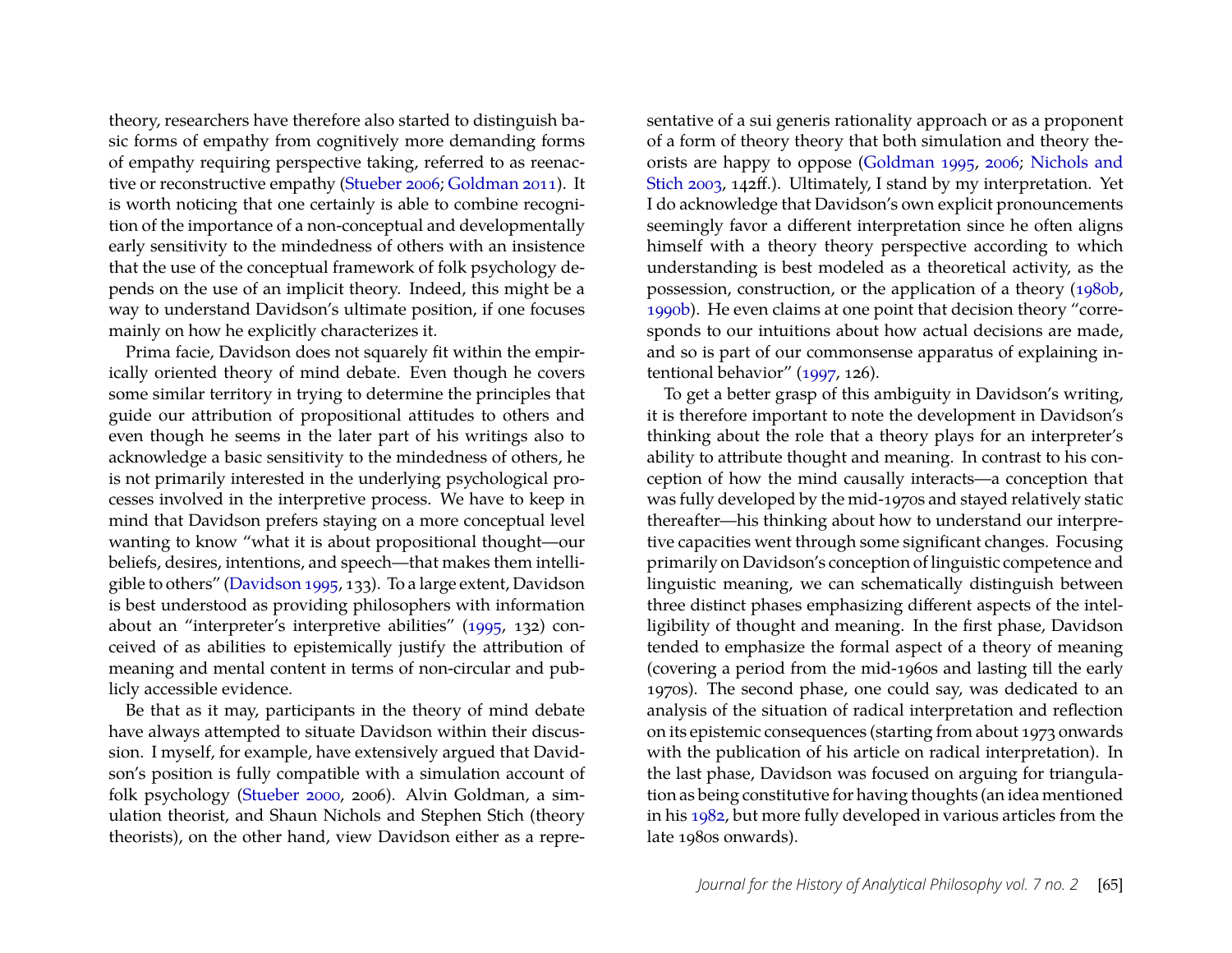In distinguishing between these phases, I do not want to imply that Davidson radically changed his mind about the nature of meaning in the manner that Putnam changed his mind about how to conceive of realism, for example. Rather, the phases are best understood as clarifications of and responses to objections emphasizing aspects in his original position that were left merely implicit. At the foundation of Davidson's thinking about linguistic competence—thought and meaning—has been the proposal to conceive of it in terms of an empirically adequate theory of meaning, knowledge of which would suffice for correctly interpreting all actual and potential utterances of a speaker.[5](#page-7-0) First and foremost that meant that such a theory has to enable us to understand the compositional structure of a language by letting us grasp how simpler expressions contribute to the meaning of more complex ones. Accordingly, in the first phase, Davidson was preoccupied with defending the claim that a theory of meaning for a natural language is best understood as having the form of a Tarskian theory of truth in that it reveals a language's compositional structure by articulating how linguistic expressions contribute to the truth-conditions of sentences.

However, knowledge of such a formal theory of meaning alone is not sufficient for deciding whether or not its theorems also provide us with an empirically adequate interpretation of each sentence, that is, whether a sentence such as "snow is white" in a particular language should be interpreted as snow is white or coal is black, for example (see in this respect also [Stueber 1993\)](#page-16-7). The analysis of radical interpretation is understood as providing us with a philosophically satisfying and non-question-begging analysis of the publicly available evidence in light of which such interpretive questions can be epistemically justified. As Davidson's reflections on radical interpretation reveal, the attribution of meaning and mental content proceeds in an *externalist* manner, by situating a speaker causally within his or her environment, and it proceeds *holistically,* since we can determine the content of one belief only in the context of determining the content of the speaker's other beliefs. Moreover, it advances under the global guidance of the *principle of charity* in that we can attribute a set of beliefs to a speaker only if they satisfy some norms of rationality and only if they include a certain number of true beliefs among them. Given his interpretationist framework, Davidson declares that "holism, externalism, and the normative feature of the mental stand or fall together" [\(1995,](#page-15-1) 122).

Nothing so far however suggests that the idea of a solitary speaker of a language (who never interacts with another linguistically competent speaker) is conceptually impossible. Davidson's analysis of radical interpretation has therefore most often been understood as suggesting that speakers can have a language and persons can have propositional attitudes if and only if they are in principle interpretable from a third person perspec-tive in light of publicly available evidence as described above.<sup>[6](#page-7-1)</sup> Interpretability however does not imply that a linguistically competent person or an agent with propositional attitudes needs to have concretely communicated with another person. Certainly, the claim that such interaction is necessary and constitutive for having a thought is compatible with Davidson's analysis of radical interpretation but it would require additional argument to support this stronger claim. It is exactly in this respect that Davidson strengthens his understanding of externalism in his third phase and moves from a causal-historical form of externalism (requiring that the speaker needs to have causally interacted with the world in order to have thoughts about it) to a triangular version of externalism (see particularly his [1982,](#page-15-14) [1990a,](#page-15-16)

<span id="page-7-0"></span><sup>&</sup>lt;sup>5</sup>See for example [Davidson](#page-15-15) [\(1977,](#page-15-15) 215). In choosing his words carefully in this context, Davidson stays neutral regarding the question whether such a theory describes real psychological structures.

<span id="page-7-1"></span><sup>6</sup>See for example [Stueber](#page-16-7) [\(1993\)](#page-16-7). [Myers and Verheggen](#page-16-8) [\(2016\)](#page-16-8) and [Ver](#page-16-9)[heggen](#page-16-9) [\(2017\)](#page-16-9) vigorously object to the standard view and conceive of Davidson's conception of triangulation as being more intimately tied to his conception of radical interpretation (or what I have referred to as the second phase in his understanding of thought and meaning).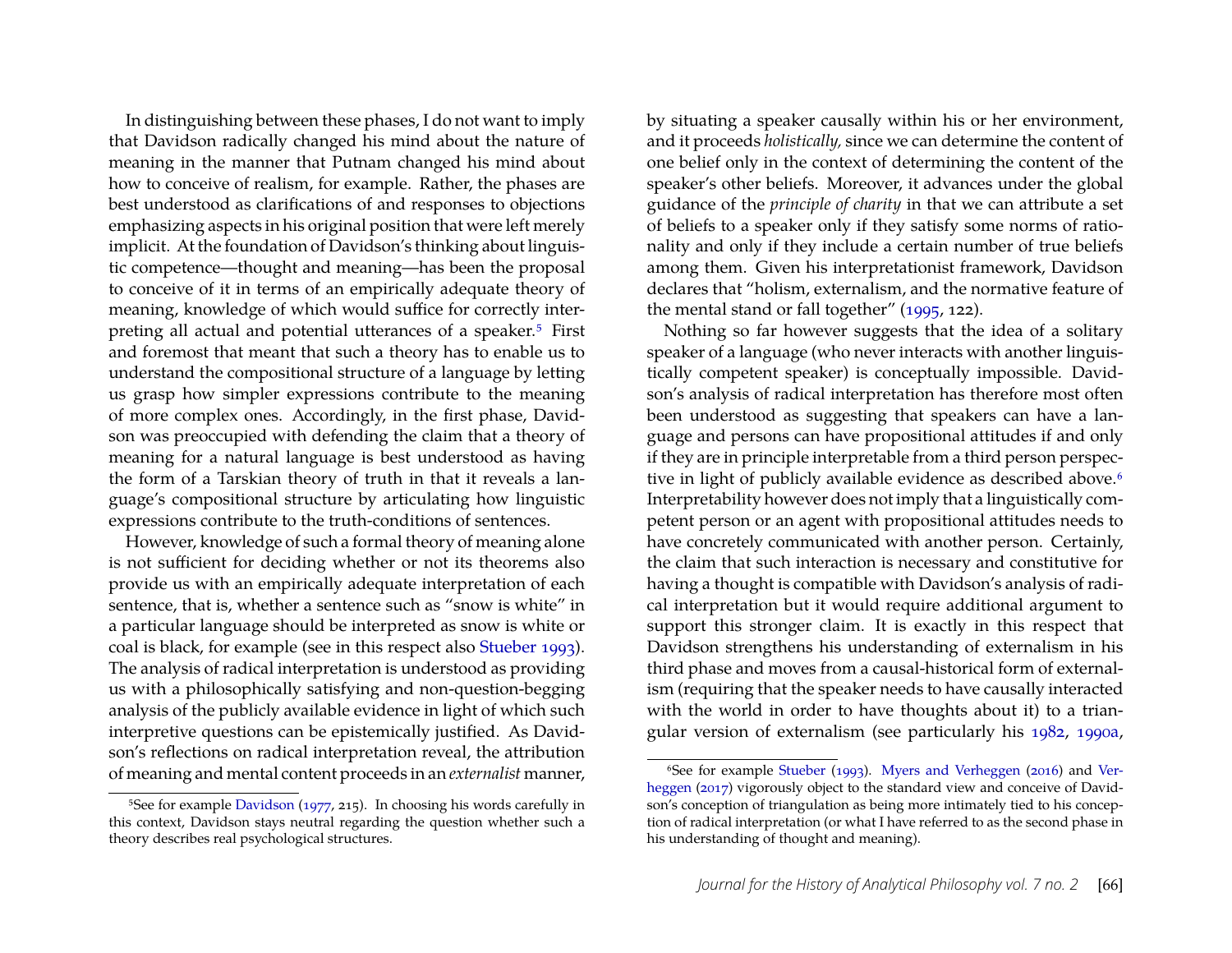[1991](#page-15-2) and [1997\)](#page-15-13). In order for a person to have thoughts with propositional content, Davidson now argues, a triangular interaction between that person and another one with objects in the environment has to take place. More specifically, within such a triangular relation two persons respond or react to objects in their environment while being mutually aware of their reactions and being able to correlate the other person's reactions with their responses and attitudes toward those very same objects. Davidson claims that without such triangulation the object of one's thought would be completely indeterminate as it would not be clear what aspect of the environment persons are responding to and whether they respond to distal or to proximal causes (such as stimulation of one's retina). Davidson acknowledges that we do share with animals some primitive forms of triangulation in that animals show forms of social responding to features of their environments. Yet such primitive triangulation does not suggest the existence of propositional attitudes in animals. Accordingly, primitive triangulation constitutes merely a necessary but not sufficient condition for speaking a language. As Davidson expresses it, triangulation constitutes the space within which language and thought (and with it the concepts of truth and error, objectivity and subjectivity) can emerge (see particularly [1997,](#page-15-13) 128ff.).

Looking at Davidson's development retrospectively, one could describe it as constituting a shift of emphasis, that is, as focusing less on the centrality of a theory of truth as a theory of meaning for our thinking about the nature of thought and meaning and concentrating more on analyzing how we evaluate its empirical adequacy for a specific language and describing what processes are necessary for maintaining the triangular framework constitutive for thinking about truth, meaning and mind in the first place. Unfortunately, the later Davidson never explicitly acknowledges that knowledge of a theory of meaning can never be on its own sufficient for a philosophical account of what linguistic competence consists in. Throughout his career Davidson remains ultimately beholden to the view that it is in light of a theory as the product of the interpretive process that we have to analyze linguistic understanding while not sufficiently paying attention to processes necessary for constructing those theories.

This statement is particularly true as far as the second phase of his development is concerned. Take for example Davidson's analysis of our understanding of deviant utterances and malapropisms like "a nice derangement of epitaphs," which we effortlessly grasp as being intended by the speaker to mean that there is a nice arrangement of epithets [\(Davidson 1986\)](#page-15-17). For Davidson such understanding is possible because interpreters are able to adjust their interpretive expectations (a so-called "prior theory") and develop what Davidson calls a "passing theory" that assigns the intended interpretive truth-condition to the utterance. Yet to identify our interpretive understanding with the possession of a passing theory seems to leave it completely unexplained how exactly we should think about the shift from prior to passing theory. Such understanding seems to be centrally based on our ability to recognize the speaker's intentions and his reasons for making the utterance in certain contexts, an ability that requires grasping that there are no reasons for the speaker to be interpreted literally given the salient and relevant aspects of a situation. If we follow arguments articulated within the context of the theory of mind debate [\(Heal 2003;](#page-15-18) [Stueber](#page-16-0) [2006\)](#page-16-0) according to which it is implausible to assume that we possess a theory of relevance, such an ability seems to be based on what I call reenactive empathy and perspective taking, that is, we recognize that the speaker has no reason for intending to be understood literally, since we, placing ourselves in his position, could not imagine any such reasons. Similarly, as long as the principle of charity cannot be understood as an algorithmic procedure of interpretation, perspective taking and reenactive empathy should generally be understood as being essential for ascertaining which interpretive hypothesis can be regarded as plausible, as it is only in light of our reenactive capacities that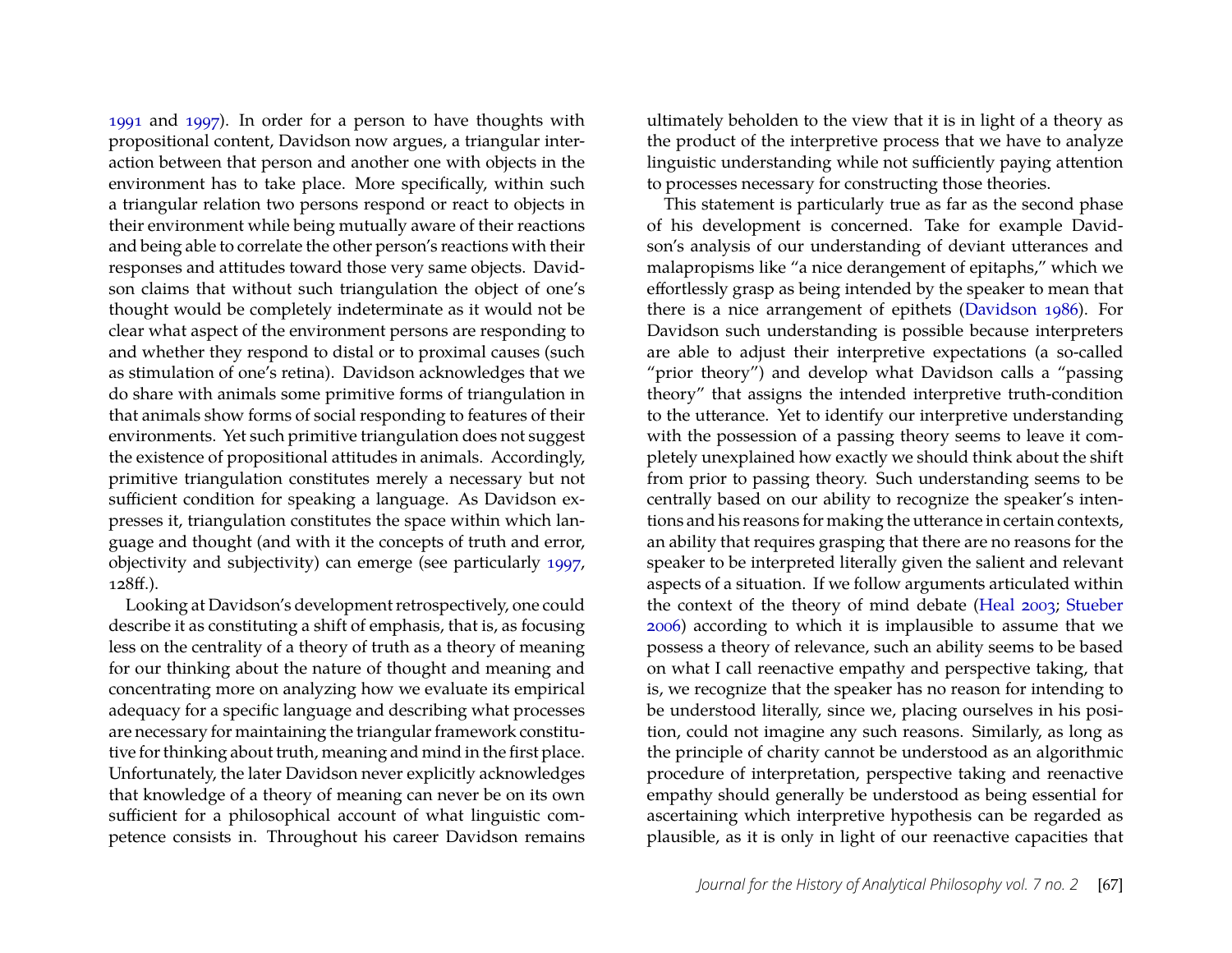we grasp why it might be reasonable for a person to make a certain utterance or act in a certain manner in a specific context. Given Davidson's inclination to use the terminology of a theory of meaning for understanding linguistic competency, he however never fully and explicitly acknowledges the centrality of our empathic perspective taking abilities for our interpretive practices [\(Stueber 2000\)](#page-16-5).[7](#page-9-0)

As far as Davidson's argument for triangulation is concerned, the situation is a bit more nuanced. Here is not the place to evaluate the soundness of Davidson's argument for the claim that triangulation is constitutive for the existence of propositional thought, an argument that has been extensively and controver-sially discussed within the literature.<sup>[8](#page-9-1)</sup> Personally I tend to be a bit skeptical about Davidson's triangulation claim suggesting that solitary thinkers constitute a conceptual impossibility, even

if I would agree that understood as an empirical thesis such a claim is quite plausible. For my purposes it is more important to emphasize that in arguing for triangulation as being constitutive for thought, Davidson in fact argues for the epistemic centrality of certain psychological abilities allowing us to be sensitive to the mindedness of others in establishing a socially shared relationship to a common world. It needs to be admitted that Davidson only recognizes very specific aspects or a very narrow slice of such capacities, that is, in more contemporary terms, the capacity for joint attention and the fact that humans do share innate abilities that make us focus on and respond to similar aspects of the world and also recognize that we do so. Accordingly, Davidson acknowledges only those capacities that are minimally necessary for establishing triangular relations between two people and an object in the world.[9](#page-9-2) One should therefore not expect Davidson to be interested in fully investigating for its own sake the rich psychological reality that characterizes a child's developmentally early capacity to relate to the mindedness of other people and to recognize their emotional expressions and the fact that their bodily movements express goal-directed activities towards objects in their environment.[10](#page-9-3)

<span id="page-9-0"></span><sup>7</sup>As an anonymous reviewer suggested, Davidson's reluctance in this respect might also be explained by the fact that the concept of empathy had not become as popular and widespread during his times as it nowadays is. As much as I like the principle of charity, in my opinion this line of thinking is a bit too charitable toward Davidson. Besides his inclination to think of linguistic competence as being related to a theory, I personally suspect another reason for Davidson's avoidance of the empathy concept. It is interesting to note that Quine explicitly appeals to empathy as the underlying psychological mechanism that sustains the radical translator, referring even to what "child psychologists tell us" [\(Quine 1995,](#page-16-10) 89). I would assume that Davidson was very much aware of the Quinean stance. Indeed, the fact that Quine explicitly appeals to empathy might have also counted as a strike against it from a Davidsonian perspective. As [Baghramian](#page-14-5) [\(2016\)](#page-14-5) explains persuasively, Quine refers to empathy in order to explain how it is possible to conceive of meaning as something that is intersubjectively accessible even if it is grounded in proximal neural stimulation. Accordingly, Quine appeals to empathy in the context of an overall empiricist and Cartesian conception of meaning and knowledge that Davidson rejects. Be that as it may, it needs to be pointed out that even though empathy has been often associated with a Cartesian and non-externalist conception of the mind, such association is merely a historically contingent one (see also [Stueber 2012\)](#page-16-4).

<span id="page-9-1"></span><sup>8</sup>For an astute reconstruction and defense of Davidson's triangulation argument, in addition to a comprehensive and excellent discussion of the literature, see particularly [Myers and Verheggen](#page-16-8) [\(2016\)](#page-16-8).

<span id="page-9-2"></span><sup>9</sup>I would therefore disagree with [Sinclair](#page-16-11) [\(2002\)](#page-16-11) when he declares that Davidson was a naturalist because his view of interpretation not merely emerged from a priori considerations but by "paying close attention to our nature as biological creatures" (179). It seems to me that Davidson appeals to our biological and psychological nature only insofar as it served his conceptual argument. Moreover, Davidson provides a conceptual argument why complete knowledge of psychology, neuroscience and biology is in principle insufficient for knowing a person's propositional attitudes [\(Davidson 1973b\)](#page-14-6).

<span id="page-9-3"></span><sup>10</sup>Compare however Husserl's *Cartesian Meditations* [\(1973\)](#page-15-19), where Husserl articulates a triangulation argument very similar to Davidson's. In contrast to Davidson, Husserl recognizes the centrality of our empathic capacities. For a very interesting and promising attempt to strengthen Davidson's argument with the help of Husserl, see particularly [O'Madagain](#page-16-12) [\(2015\)](#page-16-12). For an empirical account of the "natural history of human thinking" stressing the importance of joint attention and shared intentionality see particularly [Tomasello](#page-16-13) [\(2014\)](#page-16-13) and [Hobson](#page-15-20) [\(2004\)](#page-15-20).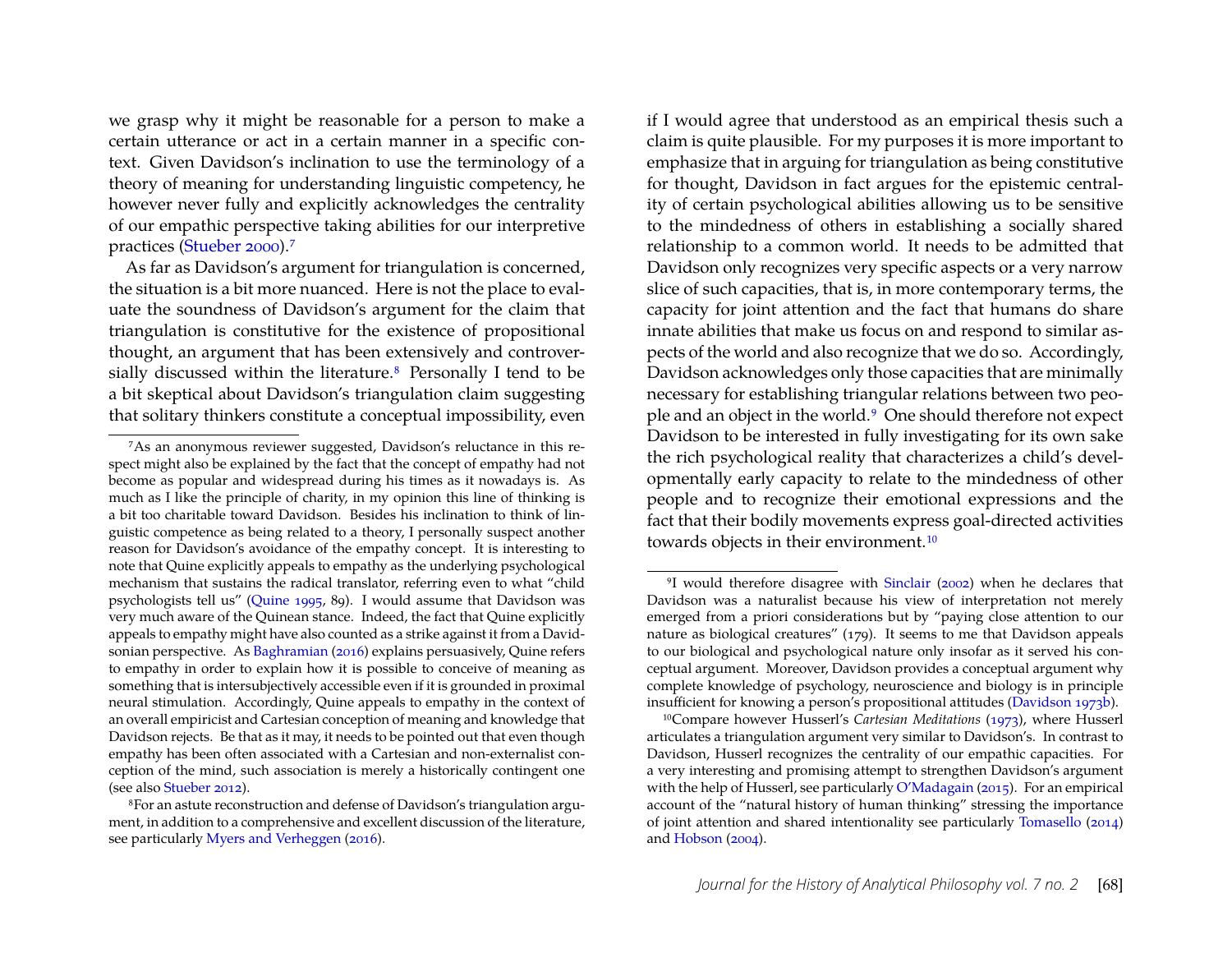While researchers do not necessarily agree about the underlying neurobiological mechanisms of what I refer to as our capacities for basic empathy, there is widespread agreement that humans have them. More importantly, such basic forms of empathy are already at play in getting radical interpretation off the ground, since as Davidson himself acknowledges, we have to identify attitudes such as holding true in order to take another person's behavior within a certain environment as evidence for our interpretation [\(Davidson 1973b,](#page-14-6) 135). Davidson refers to such attitudes as "nonindividuative" and merely psychological in nature since they are not genuine propositional attitudes [\(1991,](#page-15-2) 211) characterized by conceptual *de dicto* content. They seem to indicate that the other person is oriented towards the world in a minded manner without allowing us to understand directly the conceptual framework within which he or she is thinking about the world. Attributing genuine *de dicto* intentionality to people, however, is possible only in light of the holistic framework that Davidson has described in his analysis of radical interpretation.

The holism of the mental is also the reason why Davidson is rather skeptical about a project of describing the emergence of thought from a naturalistic and evolutionary perspective [\(1997,](#page-15-13)  $127$ ).<sup>[11](#page-10-0)</sup> It also should be regarded as the reason why we should not put too much hope in the project of trying to explicate the causal explanatory nature of reason explanations by attempting to characterize what it means for mental states to cause behavior in the right manner. Accordingly, I will suggest that we should abandon Davidson's orthodox stance of trying to account for the causal character of action explanations with the help of his posi-

tion of anomalous monism. Nevertheless, we should not give up all hope of explicating the causal explanatory autonomy of folk psychological explanations within the framework of a holistic and non-reductive account of thought and content. Rather, we need to recognize more explicitly the epistemic involvement of reenactive empathy in interpreting other people with the help of the intentional idiom and we need to recognize the full range of our basic sensitivity toward the mindedness of other people (what I refer to as basic empathy) as it is revealed by the psychological sciences. In this manner, we can also make sense of some of Davidson's (for me initially cryptic) remarks when commenting on Hempel's account of rational action explanations.

## **4. How Reasons Cause: Moving Beyond Orthodox Davidson**

To that end, let us briefly review Hempel's account and Davidson's critique. For Hempel action explanations are best understood as having the following form [\(Hempel 1965,](#page-15-21) 471):

- 1.) *A* was in a situation of type *C*.
- 2.) *A* was a rational agent.
- <span id="page-10-1"></span>3.) (Schema R) In a situation of type *C*, any rational agent will do *x*.

Therefore, *A* did *x*.

Furthermore, Hempel understands schema [R](#page-10-1) as an empirical generalization and he understands rationality to be "a broadly dispositional trait," whose attribution is based on objective and empirical criteria of the behavior of the agent in certain situations. Moreover, schema [R](#page-10-1) is best understood as a scheme that will be filled out with the help of folk-psychological generalizations such as that when a rational agent believes that *x* is a means to *y* and wants to get *y*, he or she, ceteris paribus, will do *x*.

<span id="page-10-0"></span><sup>11</sup>For a constructive manner of addressing this problem see Hutto's radical enactivist account of accounting for the "natural origins of content" on the basis of mental states without any content. Hutto's project can indeed be understood as trying to constructively follow some of Davidson's remarks in his essay on the "The Emergence of Thought" [\(Davidson 1997\)](#page-15-13). See [Hutto and](#page-16-14) [Satne](#page-16-14) [\(2015\)](#page-16-14); [Hutto and Myin](#page-16-15) [\(2017\)](#page-16-15). In this essay, I will try to stay neutral in regard to the feasibility of Hutto's constructive project.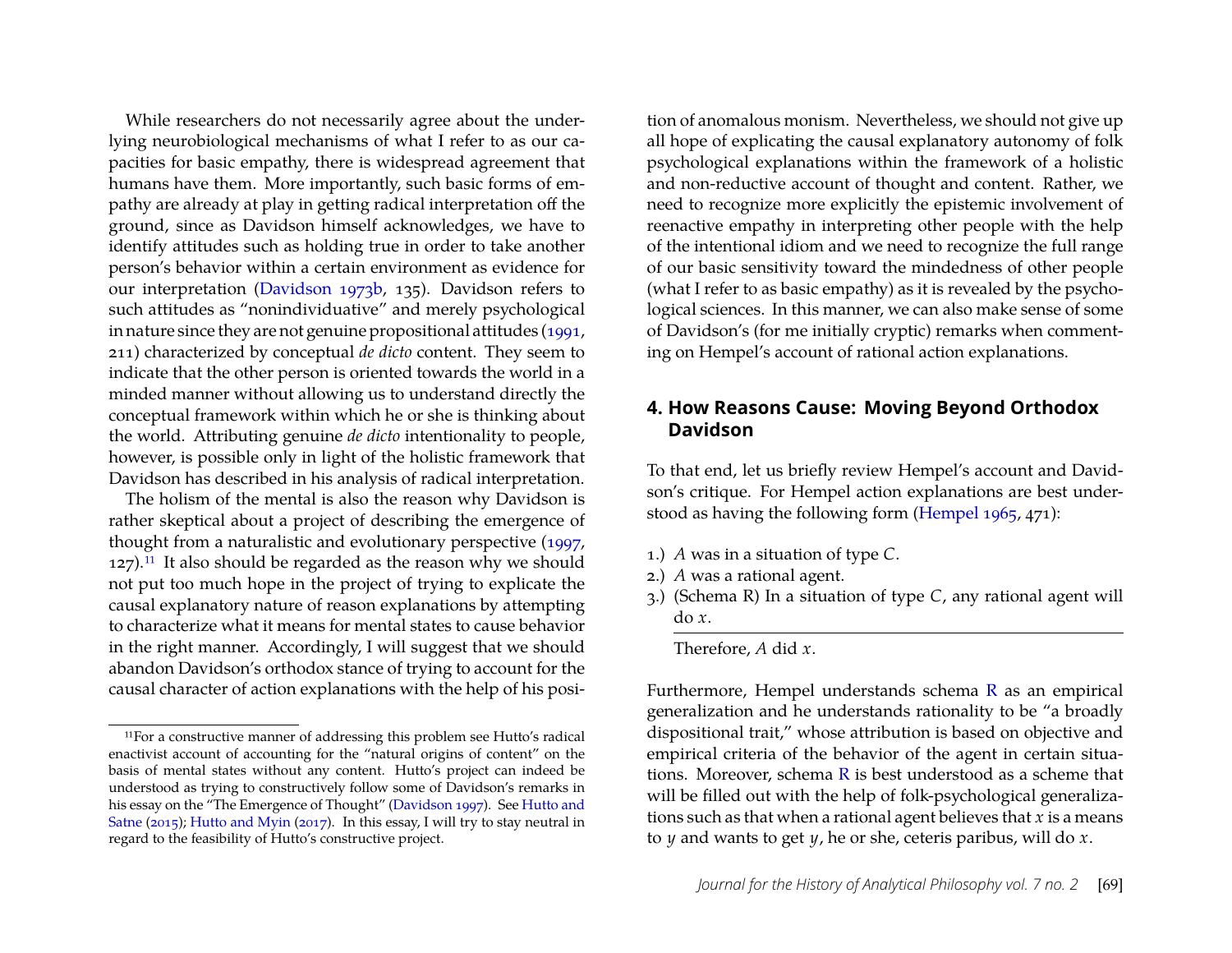For our purposes, three aspects of Davidson's critique are particularly relevant. First, for Davidson, the assumption of rationality does not have sufficient empirical content in order to back the explanatory character of reason explanations since rationality is already structurally built into our practice of attributing beliefs and desires to particular agents.[12](#page-11-0) Belief/desire explanations do not work because we are told that a person has certain beliefs and desires and that he is also rational. Rather their explanatory force depends on the fact that we grasp a person's beliefs and desires as his or her reasons that cause his or her behavior and reveal him or her in this manner as a rational agent. For that very reason, Davidson also suggests that we regard belief/desire attributions as "satisfying and informative" not because of any grasp of the concept of rationality. Rather they allow us to situate such explanations within the context of our "general knowledge of how persistent various preferences and beliefs are apt to be, and what causes them to grow, alter and decay" [\(Davidson 1976,](#page-15-0) 274). Finally, Davidson emphasizes in his critique of Hempel the ideographic character of reason explanations. Reason explanations are geared toward accounting for the behavior of a unique individual in specific circumstances without implying that everybody who is rational and has specific beliefs and desires will act in the same manner. That is, a reason explanation of the action of President Ford "will tell us a lot about him, but almost nothing about people in general" (274).

Here is how I suggest we make sense of Davidson's remarks outside the framework of anomalous monism. To illustrate

Davidson's assertion that the rationality assumption does not ground the explanatory force of specific action explanations and that such explanations do have an ideographic character consider the following attempt to explain the action of a specific person. Let us assume that we are told that Peter, who lives in Massachusetts, went out into his garden at the end of the recent fall season because he wanted to count every single leaf that had fallen onto the ground. Moreover, compare it to an explanation according to which Peter went to the store because he wanted to buy ice cream. In both cases, we assume that Peter is a rational agent. Yet appealing to an abstract concept of rationality is of no help in understanding the difference in the explanatory force between these two explanations. Rather, in the second case, we do not have any problems accepting the causal explanatory character of the account because we just assume that Peter shares other relevant beliefs with us about the nature of stores and the value of eating ice-cream and so on. For that reason, we have no problem grasping that his desire for ice cream is a consideration that speaks for going to the store, since it would be a reason for us to go to the store in his situation. Prima facie, we are a bit skeptical about the causal explanatory character of the first account. From our perspective, the desire to count all the fallen leaves could not be understood as a reason—or at least as a good enough reason given that we have many other important things to do—for going into the yard. However, if we are told that Peter is a research biologist, who is interested in determining the effect of the massive gypsy moth infestation from the last spring on the health of the trees in Massachusetts, we can understand his desire as part of his reason for acting the way he does. Given that information about the set of Peter's relevant background beliefs, interests and values we could ourselves imagine acting in this manner if we were in his shoes. Accordingly, mental states can be understood to cause as reasons only if they are understood as being properly integrated with the relevant subset of a person's overall belief sets, normative commitments, preferences and so on, that is,

<span id="page-11-0"></span><sup>12</sup>Indeed, as various commentators have pointed out, Davidson seems to imply that psychological generalizations such as the *central action principle* that if somebody desires *x* and believes that *A*-ing is a means of achieving *x*, then ceteris paribus he will do *A* seem to have *a priori* status. If one requires explanations to be backed up by empirical law-like generalizations however, it is difficult to understand how folk-psychological accounts of action could be genuinely explanatory. For this discussion and various ways of resolving this issue, see [Rosenberg](#page-16-16) [\(1985\)](#page-16-16), [Henderson](#page-15-22) [\(1993\)](#page-15-22), and [Stueber](#page-16-17) [\(2003\)](#page-16-17).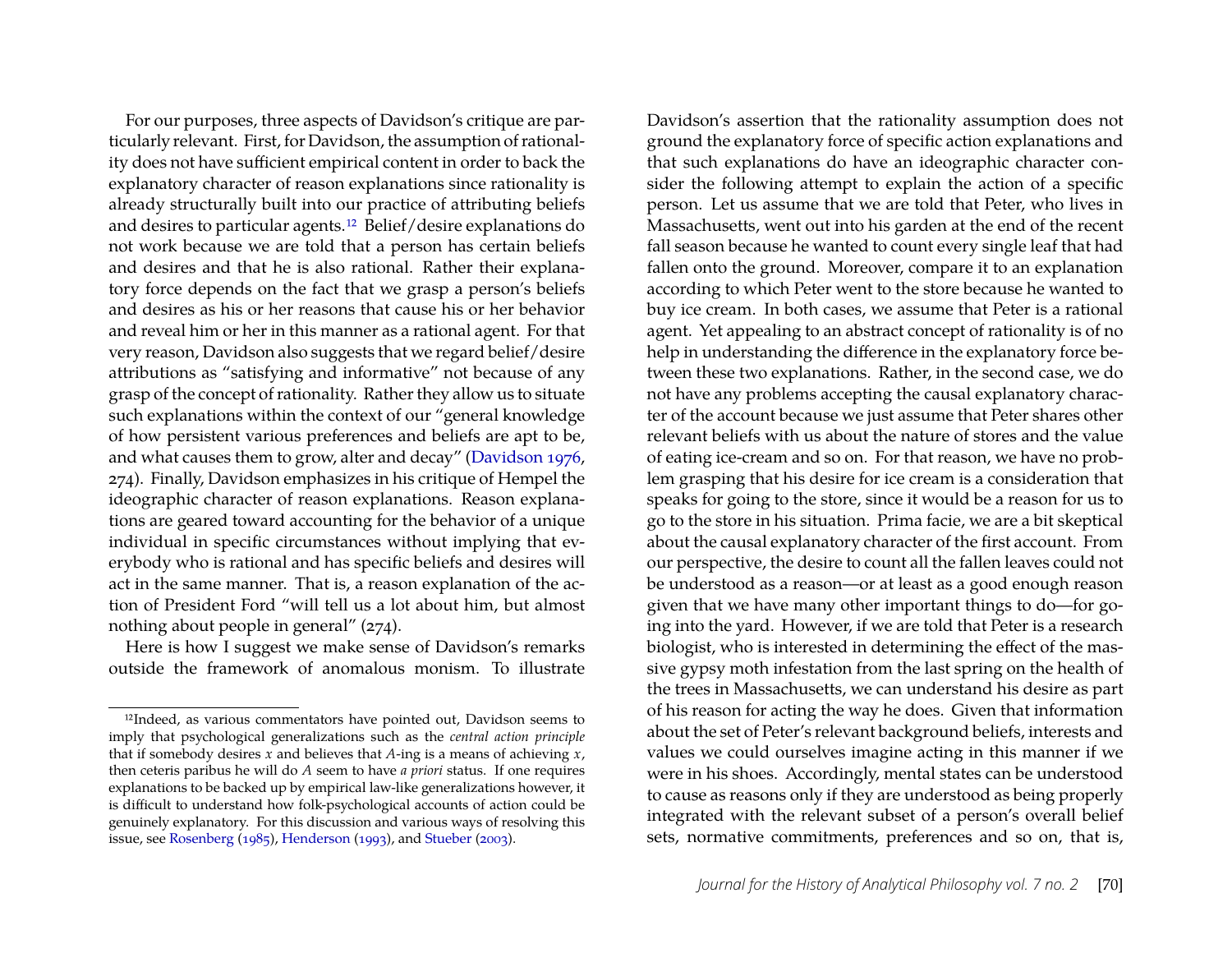with what Anscombe refers to as a person's "desirability characteristics" [\(1957/2000,](#page-14-7) 72). Grasping another person's mental states as his or her reasons in this manner implies then an ability to decide which of his or her other states from a relatively vast set of mental states are relevant to consider in a specific context. Yet this is only possible, as I have extensively argued elsewhere, with the help of reenactive empathy [\(Stueber 2006,](#page-16-0) [2008\)](#page-16-18), that is, with the help of our imaginative abilities reenacting the thoughts of another person.

Second, as Davidson also indicates in the quotation above, the fact that we find such explanations satisfactory has nothing to do with the assurance that there are strict laws formulated in the vocabulary of the most basic science that might describe the most general aspects of the physical world.[13](#page-12-0) Rather it has to do with the fact that we think of mental dispositions such as beliefs and desires as revealing a very specific causal network. More specifically, the above considerations commit us to the claim that the cited mental states cause behavior if and only if they can also be grasped as reasons for acting with the help of reenactive empathy. Minimally that implies that Peter would not have behaved in that manner if he would not have had those cited beliefs and desires—at least those that we can also have grasped as his reasons for action—in the specific situation he finds himself in. The notion of causation that we presuppose in our ordinary folk-psychological explanation is therefore closer to the one that has been recently articulated by Woodward with his interventionist conception of causation. Very roughly described, according to the interventionist understanding a variable *x* is a cause of *y* if an intervention (*I*) on *x*—that is, changing its value—makes a difference to the value of *y*. Accordingly, causal knowledge and causal explanations require implicit reference only to knowledge of "counterfactual dependencies" among properties of a system that allows us to answer "what-if-thingshad-been-different-questions" [\(Woodward and Hitchcock 2003,](#page-16-19) 4). Such knowledge does not require reference to strict laws but only reference to what Woodward calls invariant generalizations. Significantly, and in contrast to strict laws, the scope of such invariant generalizations is restricted to a specific domain of application, whose constitutive features are not included in the formulations of invariant generalizations since knowledge of such features does not increase the explanatory force of a specific explanation. Folk-psychological explanations, for example, apply only to agents whose brain is functioning normally. Yet to be told that the brain is functioning normally does not add to explaining his action in terms of his reasons for acting. Being told that his brain does not function well tells us only that we cannot expect such an explanatory strategy to apply any longer and that we should look for alternatives.[14](#page-12-1) Given such an inter-

<span id="page-12-0"></span><sup>13</sup>Davidson is certainly right to claim that no strict laws can be formulated with the help of the folk psychological idiom. Yet it is rather controversial to assume that the existence of causal relations implies the existence of strict laws since this assumption does not sit well with our ordinary belief that the special sciences expand our causal knowledge of the world without being able to formulate strict laws.

<span id="page-12-1"></span><sup>14</sup>For our purposes the technical details are less important. More technically, an intervention *I* is understood in terms of an idealized experimental setup making sure that there is no other relevant causal pathway from *I* to *y* and all the other variables in a relevant variable set *V* are held fixed. Philosophers are divided on the question whether a change in a mental variable should count as an intervention in the technical sense since it cannot control for and hold steady the variables that constitute the physical supervenience base for mental properties. They are thus divided over the question of whether an interventionist understanding of causation can on its own meet the challenge of Kim's causal explanatory exclusion argument (see particularly [List and Menzies 2009;](#page-16-20) [Woodward 2015;](#page-16-21) [Baumgartner 2018\)](#page-14-8). Yet, within this context one also does not sufficiently recognize that explanations in the physical sciences and folkpsychological explanation do not compete with each other. They generally do not try to explain the same phenomena or aspects of the same phenomena. As far as I am concerned, folk-psychological explanations explain behavior that is situated in larger social, historical and cultural context and that is also characterized in this manner, as the signing of a mortgage, declaring war, breaking a promise and so on. Mental states with propositional content do not supervene narrowly on physical states but only very broadly and holistically, that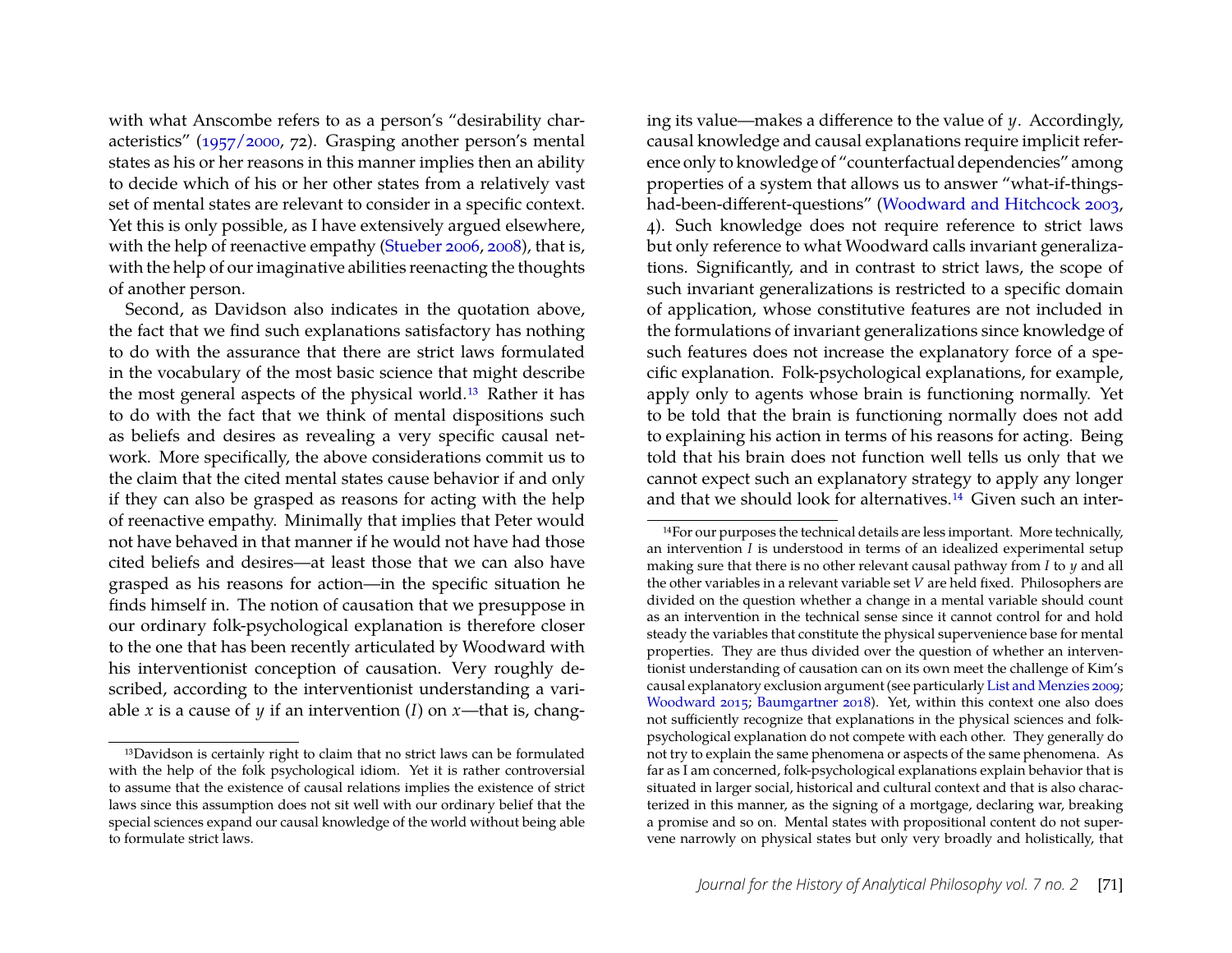ventionist understanding of causation, a lot speaks prima facie for the ordinary assumption that mental states do indeed have causal powers. Changing the value of mental states does seem to change the behavior of people. Just imagine telling somebody that the food that he is about to eat is poisoned and changing his belief about it in this manner. Similarly if we told Peter that it was already scientifically proven that gypsy moth infestation does not affect the production of leaves, we would expect that he would not count the leaves in his yard.

Even if these considerations show how essential our capacity of reenactive empathy is for understanding the causal explanatory character of folk-psychological explanations, I do not think that they suffice to address the problem of deviant causation. Prima facie, Davidson's example of the mountain climber illustrating deviant causation appears to be similar to our example of Peter wanting to count the fallen leaves in the garden. Davidson ascribes to the climber the desire "to rid himself of the weight and danger of holding another man on a rope" and the knowledge/belief "that by loosening his hold on the rope he could rid himself of the weight and danger" [\(1973a,](#page-14-4) 79). Clearly such beliefs and desires—unless the situation is very extreme and no alternative that is more compatible with our valuing another person's life is available—do not seem to provide good enough reasons for getting rid of one's fellow climber. As a first answer to address the question of deviant causation we might therefore want to say that a person's beliefs and desires cause behavior as reasons only if we can understand them as reasons when provided with more information about the climber's other mental states and about other relevant aspects of the situation and when we are able to integrate them suitably into his larger set of mental states.

Yet even if the climber's mental states are integrated in a way that they could be grasped as potential reasons for his action, they still could cause the action in a wayward manner, because all of these considerations could still make him nervous so that he lets the rope slip out of his hand. The question to be asked however is whether such cases have to philosophically worry us and cause us to lose sleep over attempts to find necessary and sufficient conditions for beliefs and desires causing behavior in the right way. After all, it is no coincidence that such cases of deviant causation appeal to psychological conditions of nervousness.[15](#page-13-0) They appeal to psychological conditions that tend to be expressed in facial expressions, tone of voice, bodily attitudes such as fidgetiness, that is, states of mindedness that we are sensitive to as part of our basic empathic capacities and that are revealed in the manner that we bodily interact with the world and each other. Most importantly, they are indicative of the fact that skilled, controlled, and goal-directed bodily movement should be regarded as a further constitutive aspect of the domain in which we regard folk-psychological application to be properly applicable. The causal-explanatory power of mental explanations is therefore not merely in doubt if we are unable to reenact them as thoughts that could be reasons for acting. They are also seriously in doubt when we try to apply them under conditions that seem to indicate a breakdown of skilled and controlled bodily movements. To explain the action of a novice bike rider in terms of his reasons—that he turned left because he wanted to, for example—probably does not reveal the real cause for his turning left, if he is rather unsteady on his bike. Most importantly, this fact is obvious to all of us looking at his attempts to control the bike (see also [Stueber 2013\)](#page-16-22).

is, they do not supervene on physical properties that the physical sciences realistically conceive of as causal properties, as properties that they within their experimental contexts manipulate and intervene [\(Baker 1999;](#page-14-2) [Stueber 2005\)](#page-16-3). *A fortiori* this debate does not address the central question of how mental states cause as reasons.

<span id="page-13-0"></span><sup>15</sup>In the literature two types of causal deviance are distinguished: cases in which deviance in the causal pathway happens due to events external to an agent's body, and cases in which deviance happens due to events internal to his or her body. I am focusing only on the second type of cases. Cases of the first type are generally regarded to be not as problematic for causal theory of action. See [Bishop](#page-14-9) [\(1989,](#page-14-9) chaps. 4–5) and [Enç](#page-15-23) [\(2004,](#page-15-23) chap. 4).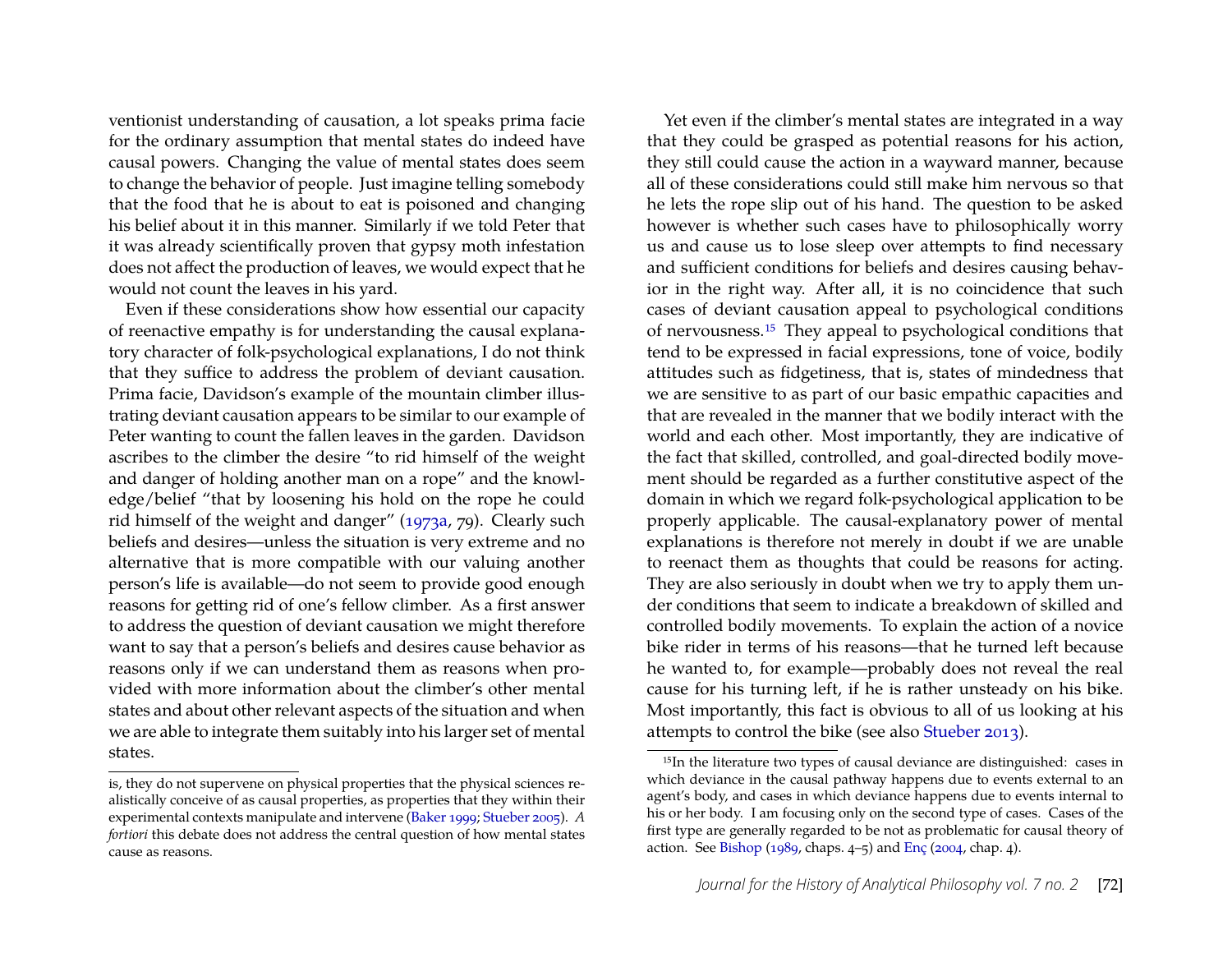From a practical point of view, we have thus all the means necessary to ascertain the causal explanatory power of folk psychological explanations, means that involve both capacities of basic and reenactive empathy allowing us to determine whether we are within the proper explanatory domain of folk psychology, that is whether we are within the domain of rational agency. Cases of deviant causation tend to be cases in which we are in doubt about whether those preconditions are fulfilled. As argued in the last section, Davidson himself seems to (at least implicitly) acknowledge those capacities for recognizing the folk psychological domain in his argument for triangular externalism as a constitutive feature of meaning and thought. Yet, throughout his career Davidson remained committed to the doctrine of anomalous monism and to thinking about the relation between the mental and the physical in rather general terms, as the mental somehow supervening on a relatively unspecified realm of the physical and mental events being supposedly token-identical to physical ones. Certainly, I do not deny that the explanatory framework of propositional attitude psychology, in which we think of mental states as indicating the reasons for which somebody acted, supervenes on the physical. But as an explanatory framework it is applicable only to a very specific subsection of the physical, that is, the realm of skilled and controlled bodily movement within which we understand another person's thoughts as reasons through empathic uptake.[16](#page-14-10) It is a realm that Davidson himself has to acknowledge if he thinks of triangulation as being constitutive for thought and meaning. My

suggestions of how to account for the causal explanatory character of folk-psychological explanations are therefore not only compatible with Davidson's thoughts on meaning and mind. They also allow us to situate the causal explanatory character of folk psychology more appropriately than Davidson's position of anomalous monism.

> **Karsten R. Stueber** College of the Holy Cross kstueber@holycross.edu

## **References**

- <span id="page-14-7"></span>Anscombe, G. E. M., 1957/2000. *Intention*. Cambridge, MA: Harvard University Press.
- <span id="page-14-9"></span>Bishop, John, 1989. *Natural Agency*. Cambridge: Cambridge University Press.

<span id="page-14-5"></span>Baghramian, Maria, 2016. "Quine, Naturalized Meaning and Empathy." *Argumenta* 2: 25–41.

- <span id="page-14-2"></span>Baker, Lynne R., 1999. "What is the Thing Called 'Common Sense Psychology'?" *Philosophical Explorations* 1: 3–19.
- <span id="page-14-8"></span>Baumgartner, Michael, 2018. "The Inherent Empirical Underdetermination of Mental Causation." *Australasian Journal of Philosophy* 98: 335–50.
- <span id="page-14-1"></span>Child, William, 1994. *Causality, Interpretation and the Mind*. Oxford: Clarendon Press.
- <span id="page-14-3"></span>Davidson, Donald, 1963. "Actions, Reasons, and Causes." Reprinted in [Davidson](#page-15-3) [\(1980a\)](#page-15-3), pp. 3–20.
- <span id="page-14-0"></span>, 1970. "Mental Events." Reprinted in [Davidson](#page-15-3) [\(1980a\)](#page-15-3), pp. 207–24.
- <span id="page-14-4"></span>, 1973a. "Freedom to Act." Reprinted in [Davidson](#page-15-3) [\(1980a\)](#page-15-3), pp. 63–82.
- <span id="page-14-6"></span>, 1973b. "Radical Interpretation." Reprinted in [Davidson](#page-15-24)  $(1984)$ , pp. 125-40.

<span id="page-14-10"></span><sup>16</sup>I, however, do not deny that the psychological and neurobiological sciences can provide us with further information about the structure of the domain of rational agency, that is the conditions under which folk-psychological explanations properly apply. Assuming that severe depression neutralizes the powers of one's reasons, we could say that understanding the neurobiological basis of depression tells us also something important about the domain of rational agency. But as I have argued elsewhere, I very much doubt that neuroscientific knowledge will completely replace our explanatory practice of folk psychology [\(Stueber 2005,](#page-16-3) [2006\)](#page-16-0).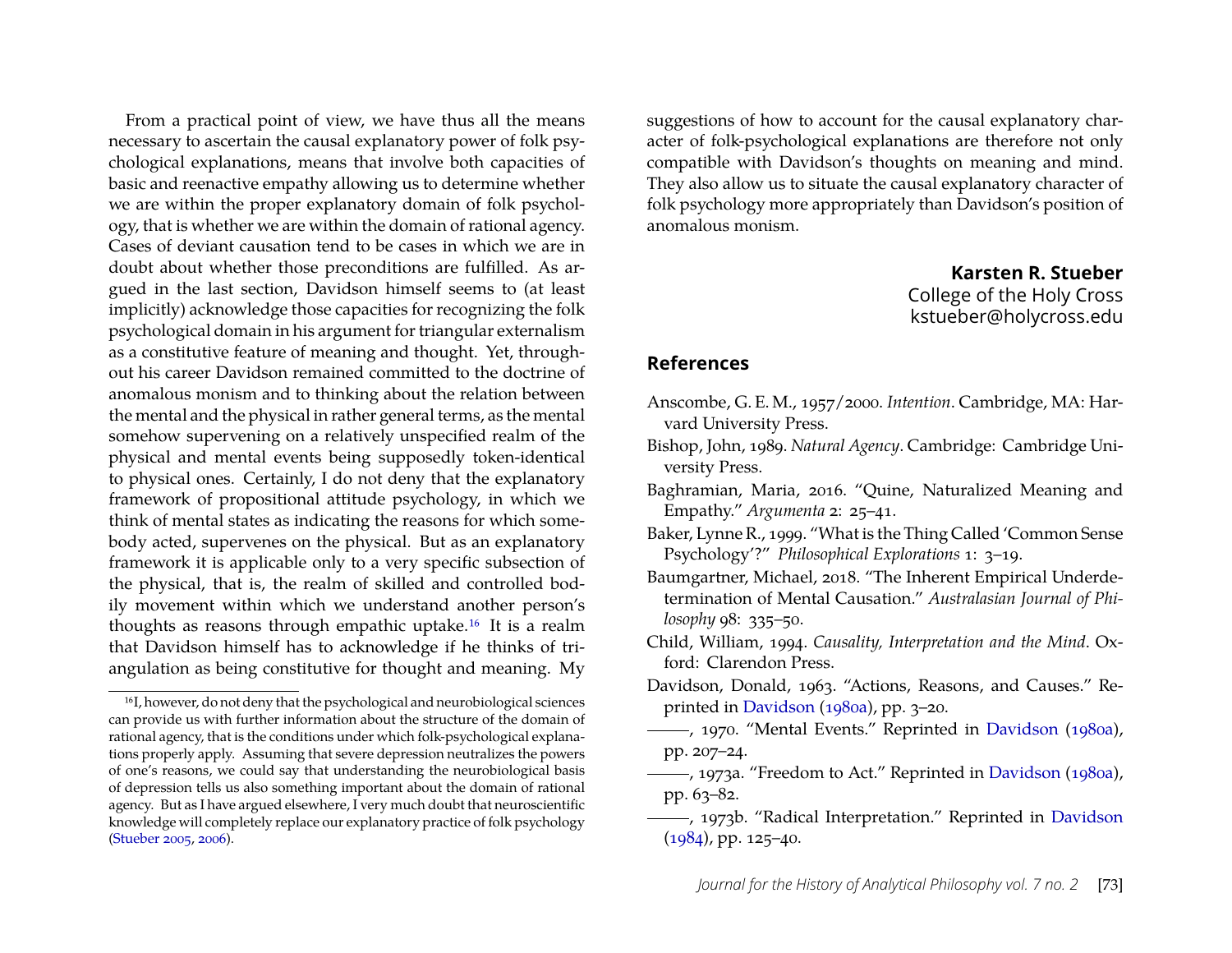<span id="page-15-0"></span>-, 1976. "Hempel on Explaining Action." Reprinted in [Davidson](#page-15-3) [\(1980a\)](#page-15-3), pp. 261–76.

<span id="page-15-15"></span>, 1977. "Reality without Reference." Reprinted in [Davidson](#page-15-24)  $(1984)$ , pp. 215–26.

<span id="page-15-3"></span>, 1980a. *Essays on Actions and Events*. Oxford: Clarendon Press.

<span id="page-15-11"></span>-, 1980b. "A Unified Theory of Thought, Meaning, and Action." Reprinted in [Davidson](#page-15-25) [\(2004\)](#page-15-25), pp. 151–66.

<span id="page-15-14"></span>, 1982. "Rational Animals." Reprinted in [Davidson](#page-15-26) [\(2001\)](#page-15-26), pp. 95–107.

<span id="page-15-24"></span>, 1984. *Inquiries into Truth and Interpretation*. Oxford: Clarendon Press.

, 1985. "Incoherence and Irrationality." Reprinted in [David](#page-15-25)[son](#page-15-25) [\(2004\)](#page-15-25), pp. 189–98.

<span id="page-15-17"></span>(1986. "A Nice Derangement of Epitaphs." Reprinted in [Davidson](#page-15-27) [\(2005\)](#page-15-27), pp. 89–108.

<span id="page-15-16"></span>, 1990a. "Epistemology Externalized." Reprinted in [David](#page-15-26)[son](#page-15-26) [\(2001\)](#page-15-26), pp. 193–204.

<span id="page-15-12"></span>, 1990b. "The Structure and Content of Truth." *The Journal of Philosophy* 87: 279–328.

<span id="page-15-2"></span>, 1991. "Three Varieties of Knowledge." Reprinted in [David](#page-15-26)[son](#page-15-26) [\(2001\)](#page-15-26), pp. 205–20.

, 1992. "The Second Person." Reprinted in [Davidson](#page-15-26) [\(2001\)](#page-15-26), pp. 107–22.

<span id="page-15-1"></span>, 1995. "Could There be a Science of Rationality?" Reprinted in [Davidson](#page-15-25) [\(2004\)](#page-15-25), pp. 117–34.

<span id="page-15-13"></span>-, 1997. "The Emergence of Thought." Reprinted in [David](#page-15-26)[son](#page-15-26) [\(2001\)](#page-15-26), pp. 123–34.

<span id="page-15-26"></span>, 2001. *Subjective, Intersubjective, Objective*. Oxford: Clarendon Press.

<span id="page-15-25"></span>, 2004. *Problems of Rationality*. Oxford: Clarendon Press.

<span id="page-15-27"></span>, 2005. *Truth, Language and History*. Oxford: Clarendon Press.

<span id="page-15-6"></span>D'Oro, Giuseppina and Constantine Sandis, eds., 2013. *Reasons and Causes: Causalism and Anti-Causalism in the Philosophy of Action*. Basingstoke: Palgrave Macmillan.

<span id="page-15-23"></span>Enç, Berent, 2004. *How We Act: Causes, Reasons, and Intentions*. Oxford: Clarendon Press.

<span id="page-15-7"></span>Gallagher, Shaun and Daniel Hutto, 2008. "Understanding Others Through Primary Interaction and Narrative Practice." In *The Shared Mind: Perspectives on Intersubjectivity*, edited by J. Zlatev, T. Racine, C. Sinha and E. Itkonen, pp. 17–38. Amsterdam and Philadelphia: John Benjamins.

<span id="page-15-9"></span>Goldman, Alvin, 1995. "Interpretation Psychologized." In *Folk Psychology*, edited by M. Davies and T. Stone, pp. 185–208. Oxford: Oxford University Press.

<span id="page-15-10"></span>, 2006. *Simulating Minds: The Philosophy, Psychology, and Neuroscience of Mindreading*. Oxford: Oxford University Press.

- <span id="page-15-8"></span>, 2011. "Two Routes to Empathy." In *Empathy: Philosophical and Psychological Perspectives*, edited by A. Coplan and P. Goldie, pp. 31–44. Oxford: Oxford University Press.
- <span id="page-15-18"></span>Heal, Jane, 2003. *Mind, Reason and Imagination*. Cambridge: Cambridge University Press.

<span id="page-15-4"></span>Heil, John and Alfred Mele, eds., 1993. *Mental Causation*. Oxford: Clarendon Press.

<span id="page-15-21"></span>Hempel, Carl, 1965. *Aspects of Scientific Explanation*. New York: The Free Press.

<span id="page-15-22"></span>Henderson, David, 1993. *Interpretation and Explanation in the Human Sciences*. Albany: SUNY Press.

<span id="page-15-20"></span>Hobson, Peter, 2004. *The Cradle of Thought: Exploring the Origins of Thinking*. Oxford: Oxford University Press.

<span id="page-15-19"></span>Husserl, Edmund, 1973. *Cartesian Meditations*. The Hague: Martinus Nijhoff.

<span id="page-15-5"></span>Hutto, Daniel D., 1999. "A Cause for Concern: Reason, Causes, and Explanation." *Philosophy and Phenomenological Research* 59: 381–401.